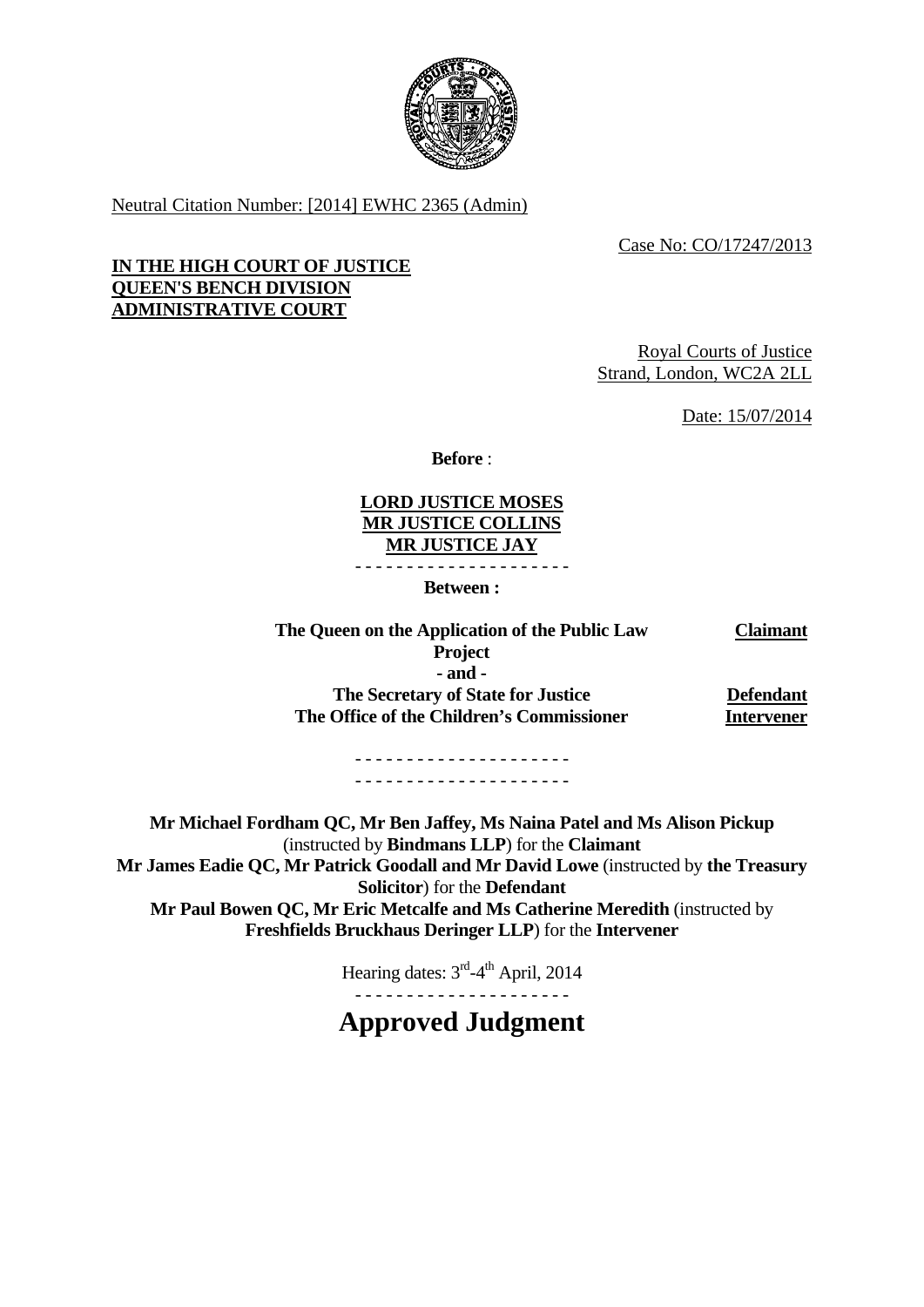#### **Lord Justice Moses:**

- 1. Part 1 of Schedule 1 of the Legal Aid, Sentencing and Punishment of Offenders Act 2012 identified those cases most in need of public funding. They are not cases in respect of which the United Kingdom is, by virtue of the Human Rights Act 1998 or under the common law right of effective access to the court, obliged to provide legal assistance. Such cases fall within Section 10 of LASPO. The Lord Chancellor now proposes by statutory instrument (the LASPO Act 2012 (Amendment of Schedule 1) Order 2014) to introduce a residence test. All those who fail that test will be, subject to exceptions, removed from the scope of Part 1, although they remain eligible if they fall within Section 10.
- 2. Accordingly, the effect of this amendment will be to exclude those who have a better than fifty-fifty chance of establishing a claim, the subject-matter of which is judged as having the highest priority need for legal assistance, but without the means to pay for it, on the grounds that they lack a sufficiently close connection with the country to whose laws they are subject.
- 3. PLP contend that the proposed amendment is unlawful: the Lord Chancellor has no power to introduce such an amendment by way of delegated legislation and, in any event, such a discriminatory provision is contrary to common law or breaches Art. 6 read with Art. 14 of the Convention.

### *The Statutory Scheme*

- 4. The provisions in Part 1 of the Legal Aid, Sentencing and Punishment of Offenders Act 2012 (LASPO) which are relevant to this application came into force on  $1<sup>st</sup>$  April 2013.
- 5. The Lord Chancellor's obligation under section 1(1), read in conjunction with section 1(2), is to secure that "civil legal services", as specified in section 9 or 10, or paragraph 3 of Schedule 3, are made available.
- 6. Section 9 deals with "general cases", and provides:

"(1) Civil legal services are to be available to an individual under this Part if –

- (a) they are civil legal services described in Part 1 of Schedule 1, and
- (b) the Director has determined that the individual qualifies for the services in accordance with this Part (and has not withdrawn the determination).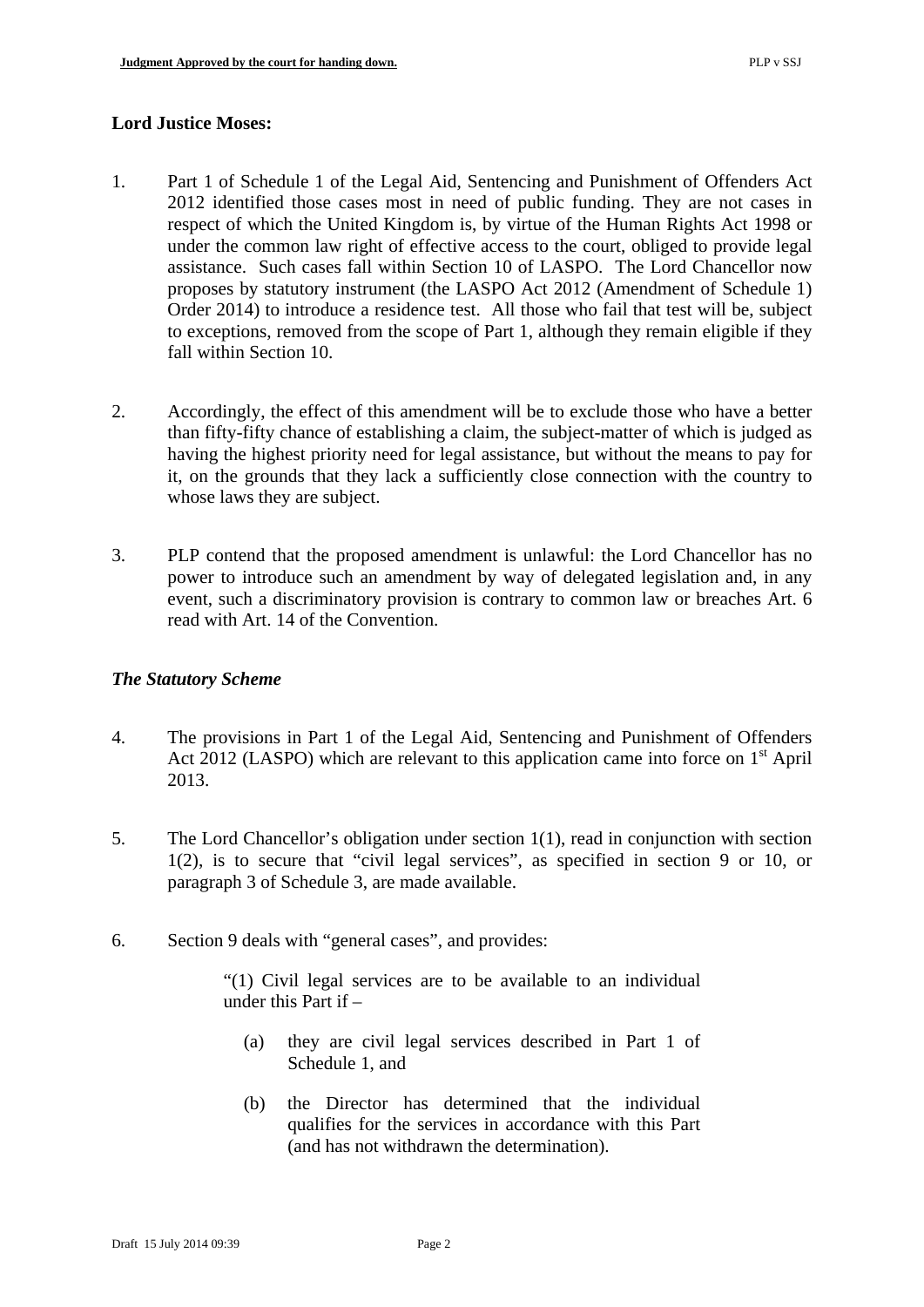(2) The Lord Chancellor may by order –

- (a) add services to Part 1 of Schedule 1, or
- (b) vary or omit services described in that Part,

(whether by modifying that Part or Part 2, 3 or 4 of the Schedule)."

- 7. The Director's function to determine whether the qualification criteria set out in more detail in section 11 are met arises only if the service in question is a civil legal service as described in Part 1 of Schedule 1 (or if he has made an exceptional case determination under s.10(2)). These qualification criteria fall under two headings, namely (i) the financial resources of the applicant for civil legal services (see section 21), and (ii) the range of factors listed in section 11(3) (the governing criteria being fully set out in regulations), including general resource considerations, the importance of the issue to the individual, and the merits of the case.
- 8. Section 23 regulates the terms on which an individual to whom services are made available under Part 1 may be required to pay for or make a contribution towards the cost of providing them. Under section 26, the general rule is that an adverse order for costs against a person who has been granted civil legal aid in relevant civil proceedings must not exceed the amount which it is reasonable for him to pay, having regard to the financial resources of all the parties to the proceedings and their conduct.
- 9. Part 1 of Schedule 1 lists the civil legal services which are within scope, although each of the 46 services originally specified contains exclusions (save for paragraph 44, which relates to "cross border disputes", and says in terms that it has no exclusions), some of which are expressly described as either general or specific. Annexed to this judgment is a list of these 46 categories of service (but not the exclusions): it is readily apparent that all of them are priority categories where the applicant's need or level of vulnerability is at or near the highest end of the scale.
- 10. Section 41 supplements Section 9; it is applicable to all orders, regulations and directions made under Part 1. Section 41 provides, in material part:

"(1) Orders, regulations and directions under this Part –

- (a) may make different provision for different cases, circumstances or areas,
- (b) may make provision generally or only for specified cases, circumstances or areas,
- (c) may make provision having effect for a period specified or described in the order, regulations or direction.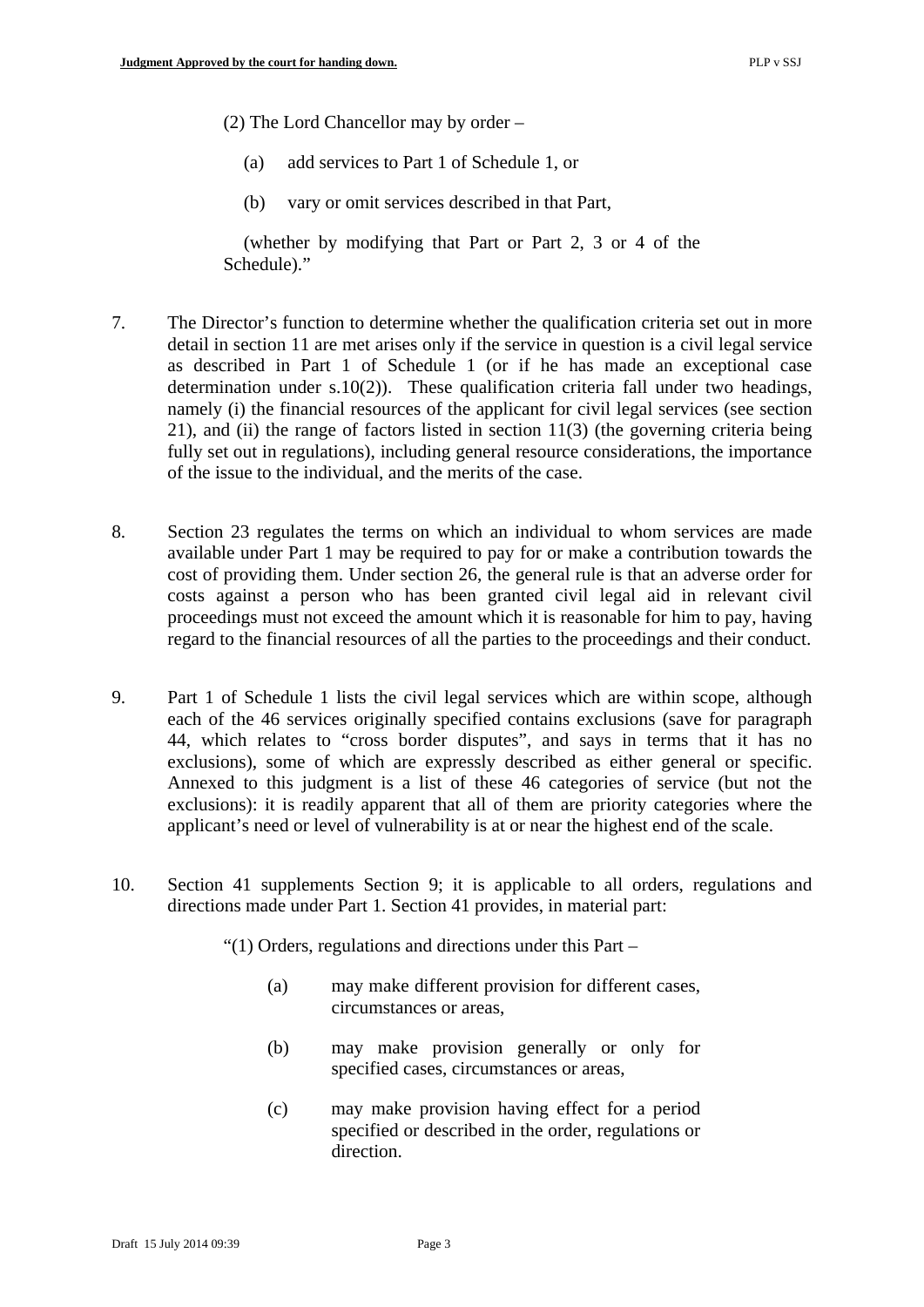…

(2) They may, in particular, make provision by reference to –

- (a) services provided for the purposes of proceedings before a particular court, tribunal or other person,
- (b) services provided for a particular class of individual, or
- (c) services provided for individuals selected by reference to particular criteria or on a sampling basis.

(4) Orders and regulations under this Part are to be made by statutory instrument.

(5) A statutory instrument containing an order or regulations listed in sub-section (7) [which includes orders under section 9] … may not be made unless a draft of the instrument has been laid before, and approved by a resolution of, each House of Parliament"

- 11. Mr Eadie QC relies on section 41(2)(b) as being the principal source of the *vires* for the order which will implement the residence test. He submits that the power under section 9(2)(b) to vary or omit services included in Part 1 of Schedule 1 includes power to do so with reference to "a particular class of individual", normally a nonresident.
- 12. The scheme of LASPO is that general cases are governed by section 9 read in conjunction with Part 1 of Schedule 1, whereas exceptional cases are catered for separately by section 10, which provides so far as is material:

"(1) Civil legal services other than services described in Part 1 of Schedule 1 are to be available to an individual under this Part if sub-section (2) … is satisfied.

(2) This sub-section is satisfied where the Director –

- (a) has made an exceptional case determination in relation to the individual and the services, and
- (b) has determined that the individual qualifies for the services in accordance with this Part,

(and has not withdrawn either determination).

(3) For the purposes of sub-section (2), an exceptional case determination is a determination –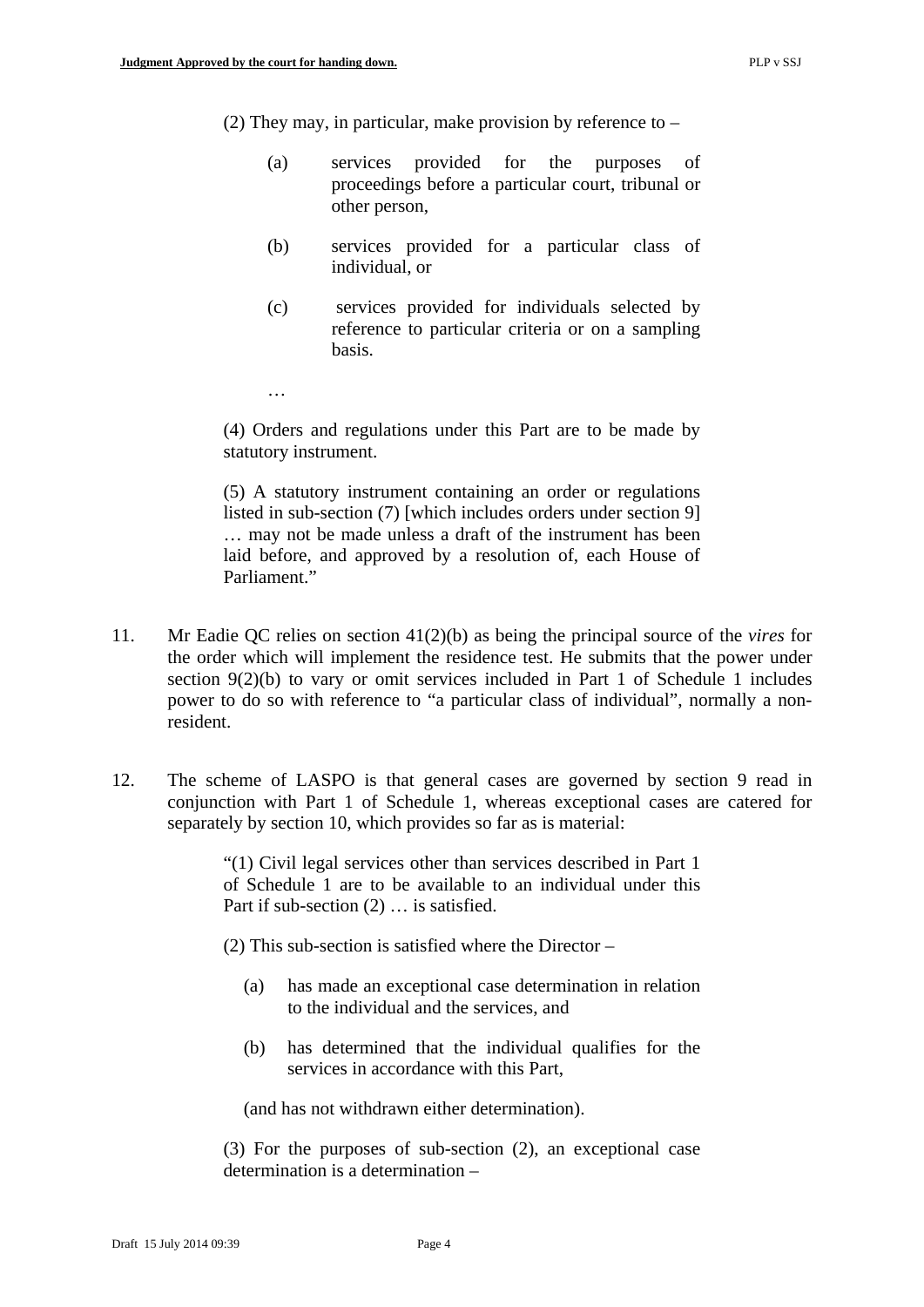- (a) that it is necessary to make the services available to the individual under this Part because failure to do so would be a breach of –
	- (i) the individual's Convention rights (within the meaning of the Human Rights Act 1998), or
	- (ii) any rights of the individual to the provision of legal services that are enforceable EU rights, or
- (b) that it is appropriate to do so, in the particular circumstances of the case, having regard to any risk that failure to do so would be a breach."
- 13. In short, the Director is obliged to make available civil legal aid where a failure to do so would in any individual case breach, or amount to a substantial interference with, the procedural safeguards guaranteed by Article 6 of the Convention, and has discretion to do so where a risk of such breach arises. The same reasoning applies if any other Convention right is in issue, but Article 6 seems the most obvious candidate.
- 14. A number of points arise in relation to the provisions in issue. In many instances those who might benefit from the service specified are sections of the population with characteristics or attributes which define their need: e.g. children; vulnerable adults; disabled persons; those with mental health or mental capacity difficulties etc. The point has already been made that Part 1 is subject to exclusions, and these are set out in Parts 2 or 3 of Schedule 1. Each of the Part 1 categories of service applies some or all of the exclusions (save for paragraph 44). The Part 2 exclusions are defined by reference to types of claim (e.g. property damage; defamation); the Part 3 by reference to types of advocacy service. The effect of falling within a Part 2 excluded service is that the services described in Part 1 are deemed not to include that service, unless Part 1 specifies otherwise.
- 15. The operation of the scheme may best be illustrated by taking a handful of examples. Paragraph 2 of Part 1 of Schedule 1 specifies "special educational needs" as being within scope. These are defined more precisely as matters arising under Part 4 of the Education Act 1996 and assessments of learning difficulties under the Learning and Skills Act 2000. These provisions confer relevant privileges, benefits and entitlements without reference to any residence criterion. The whole of Part 2 of Schedule 1 applies to paragraph 2, although the most relevant provisions are paragraphs 2, 3 and 18. Paragraph 18, which was added by secondary legislation which came into force on the same day as Part 1 of LASPO, is a general exclusion for judicial review proceedings in relation to "an enactment, decision, act or omission", although the exclusion is limited to applications for judicial review as defined by section 31 of the Senior Courts Act 1981; it does not apply to the procedure "after the application is treated under rules of court as if it were not such an application".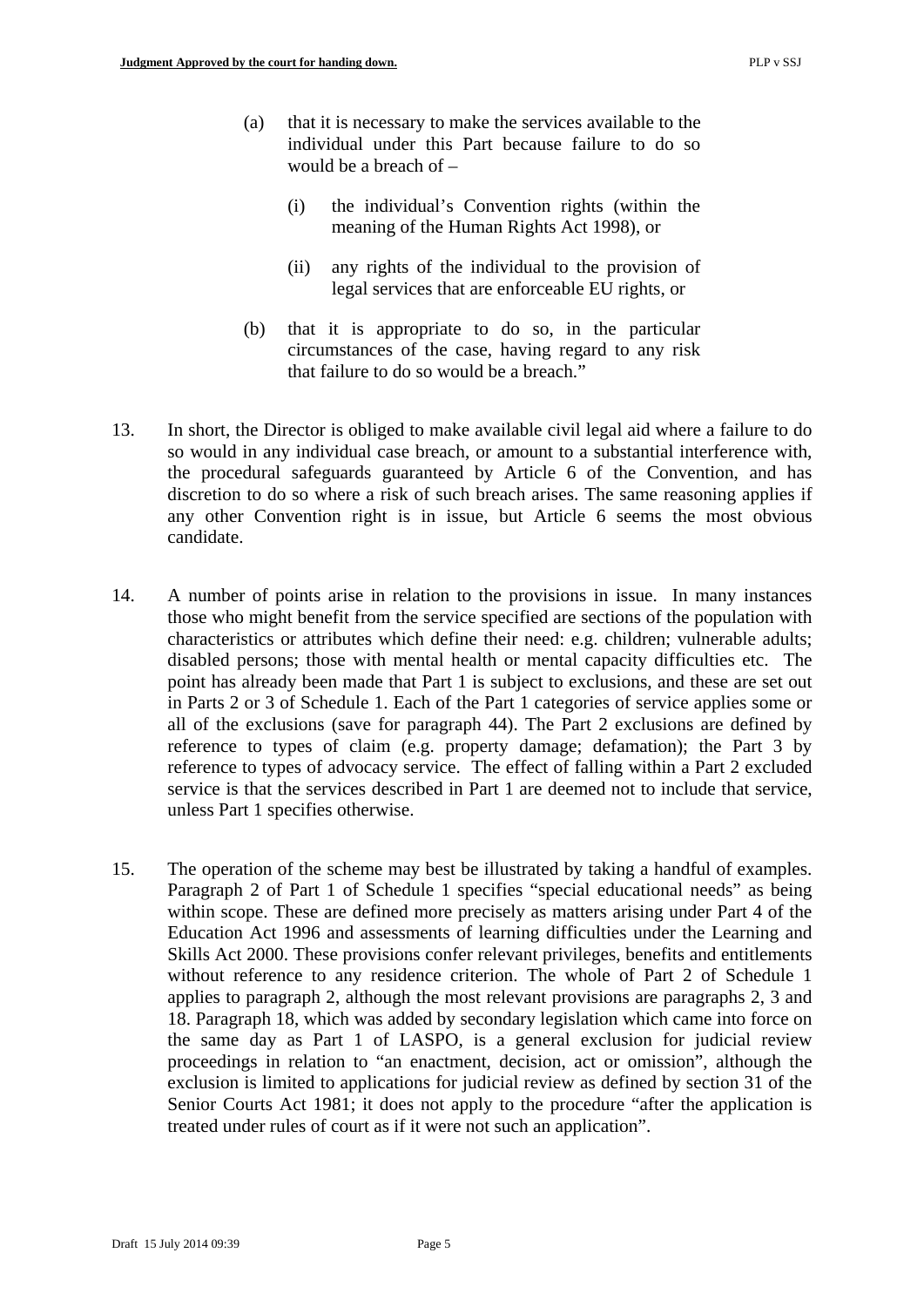- 16. Paragraph 19 of Part 1 of Schedule 1 includes judicial review as a specified service, but it is hedged about with qualifications and limitations. Paragraph 19 is not subject to most of the Part 2 exclusions, including paragraph 18. For the avoidance of doubt, "judicial review" is defined in paragraph 19(10) in exactly the same terms as in paragraph 18 of Part 2, although in this context the effect is inclusionary rather than exclusionary. The point may be illustrated by examining a special needs case where the question arises of whether judicial review is (i) out of scope (because the case falls within paragraph 2 of Part 1, to which paragraph 18 of Part 2 applies) or (ii) within scope (because the case falls within paragraph 19 of Part 1, which is not subject to paragraph 18 of Part 2). The answer must be that the particular overrides the general, because paragraph 19 is designed to deal with judicial review claims not otherwise covered by a specific provision elsewhere in the Schedule. The application of these provisions is somewhat cumbersome, and becomes even more so when what Mr Fordham QC called the "reprieve" provisions are brought into consideration. Paragraph 19 is also subject to the qualification that judicial review proceedings which do not have the potential to produce a benefit for the individual, his family or the environment are excluded services, as are certain types of immigration and asylum decision.
- 17. Finally, paragraph 20 of Part 1 brings proceedings for *Habeas Corpus* within scope. This paragraph is subject to all the Part 2 exclusions, including paragraph 18, but in a case where legality of detention is the sole issue none of these would have any impact. In practice, because of the decisions taken in relation to "reprieves", civil legal aid is available to challenge legality of detention regardless of the remedy sought, even for those who fail the residence test.
- 18. Mr Fordham has provided examples of the valid exercise of the section 9 power either to add a service to Part 1 of Schedule 1 or to vary services. For instance, when Parliament enacted the Local Government Finance Act 2012 to insert new section 13A(9) (council tax reduction scheme) into the Local Government Finance Act 1992, the Lord Chancellor updated the Schedule by adding new paragraph 8A (appeals relating to council tax reduction schemes) by means of the Legal Aid, Sentencing and Punishment of Offenders Act 2012 (Amendment of Schedule 1) Order 2013 [2013 SI No. 748].
- 19. Exhibited to the second witness statement of Dr Elizabeth Gibby is the draft Statutory Instrument which the Lord Chancellor proposes to lay before Parliament in order to give effect to the residence test.
- 20. The draft instrument identifies its *vires* as being sections 9(2)(b), section 41(1)(a) and  $(b)$ ,  $(2)(a)$  and  $(b)$ , and  $(3)(b)$  and  $(c)$  of LASPO. Mr Eadie agreed that the neatest fit was section  $41(2)(b)$ .
- 21. The legislative mechanism for introducing the residence test is intended to be by inserting a new paragraph 19 into Part 2 of Schedule 1, in other words, creating a further exclusion. The effect of this is to remove all those who fail to meet the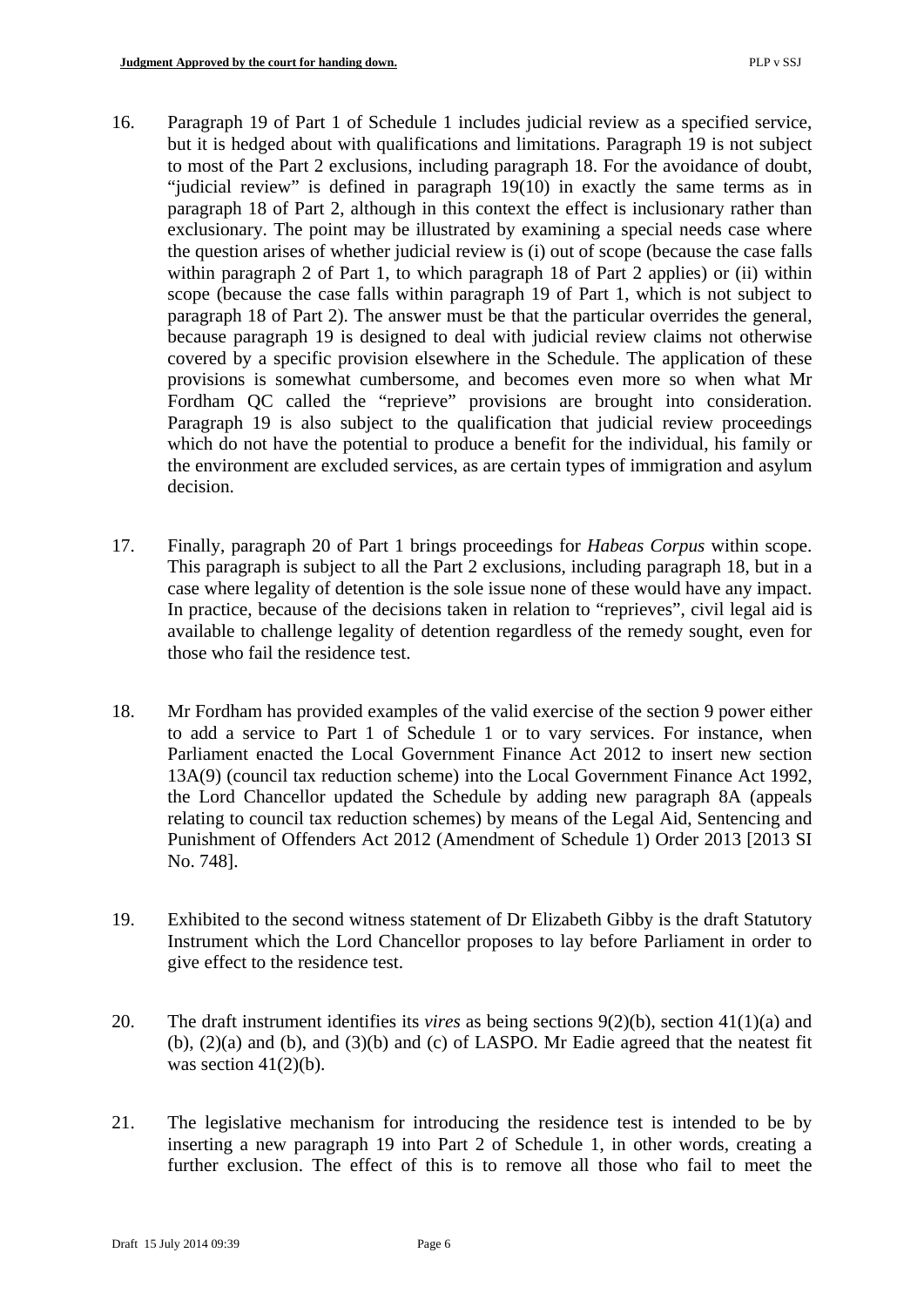residence test from the scope of Part 1 altogether (see the opening general words to Part 2), although such persons are now within the scope of section 10 (see section  $10(1)$ ).

- 22. An individual satisfies the residence test if he or she is lawfully resident (expressly defined as meaning that those who require leave to enter or remain must have it) in the United Kingdom, the Channel Islands, the Isle of Man or a British Overseas Territory, and one of three further conditions is also met.
- 23. The first condition is that the individual is less than 12 months old. The second condition is that the individual has at any time been lawfully resident for a period of 12 consecutive months without more than 30 absent days within that period. The period of time sought to be relied on can therefore have been decades in the past. The third condition relates to certain asylum claimants.
- 24. Article 3 of the draft instrument deals with the "reprieve" mechanisms. First, there are cases where the residence test will not apply because Part 1 will be amended so as to except paragraph 19 of Part 2: see, for example, paragraphs 1 (care of children) and 10 (unlawful removal of children). Secondly, there are cases where the residence test will apply only in part because the relevant paragraphs in Part 1 will be amended so as to make clear that paragraph 19 of Part 2 does not operate as an exclusion if certain criteria are satisfied: see, for example, paragraph 3 (abuse of child or vulnerable adult) where the residence test will apply to adults, but not to those who were children at the time the abuse occurred. Thirdly, paragraph 19 of Part 1, dealing with judicial review, will be amended so that paragraph 19 of Part 2 will not apply in certain specified situations: judicial review in respect of lawfulness of detention; proceedings before SIAC; and two specific asylum-type cases.
- 25. Mr Fordham has provided a detailed written analysis dealing with the Defendant's original inclusion rationales for each of the 46 categories in Part 1 of Schedule 1, and then the basis for the exclusion (by the application of the residence test) or the reprieve (by its disapplication), as the case might be. I refer to a handful of examples.
- 26. Paragraph 2, special educational needs, is now an excluded category for those who cannot satisfy the residence test. The point has already been made that Parliament has imposed duties on local authorities to assess and make provision for the needs of children and young persons in their area, irrespective of immigration status. The Government originally proposed to remove all education cases from the scope of LASPO but decided, in the light of the responses to the consultation paper, to retain civil legal aid for this group. The Government's reasoning was that most special educational needs cases could be brought under the Equality Act 2010 which remains in scope; that this group is particularly vulnerable and their cases tend to be complex; and that the futures of children would suffer.
- 27. It is not difficult to identify those on whom the application of the residence test would have a direct impact. Families of recently arrived children with special educational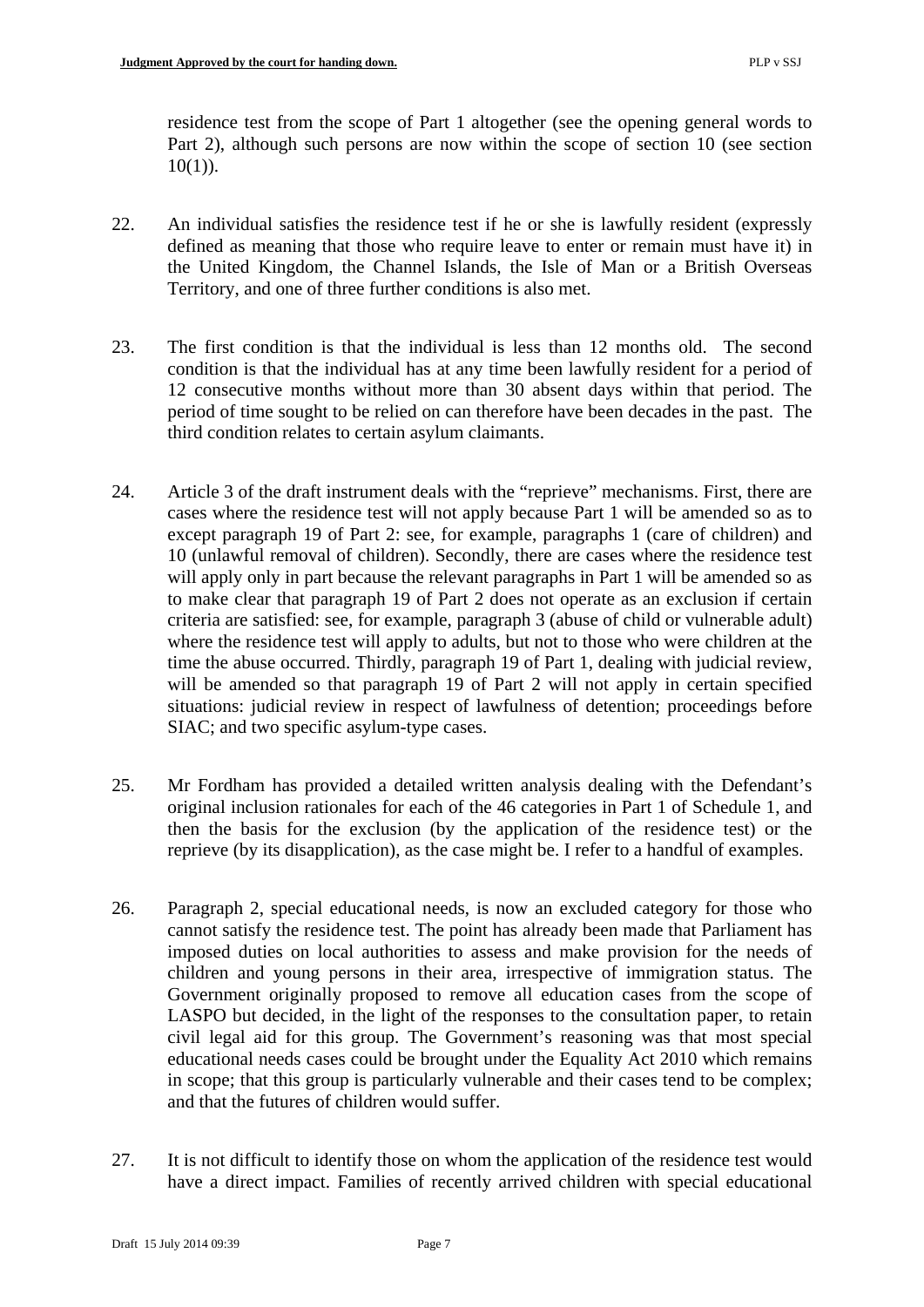needs, whose access to education depends on proper provision being made to meet their additional needs, will be unable to access legal help and advice. A concrete example given by Coram Children's Legal Centre in its response to the consultation paper is the case of L, who had recently arrived in the UK for the purposes of refugee family reunion with her husband, and who would be unable to access legal advice in relation to the failure of the local authority to assess the needs of her autistic eight year old son because she had only been in the UK for three months.

- 28. Paragraph 5 covers legal advice in relation to detention and treatment under the Mental Health Act 1983 and decisions about incapacitated persons under the Mental Capacity Act 2005. Mr Fordham has identified a wide-ranging subject-matter under these statutory provisions. The coercive powers of public authorities under the Mental Health Act apply irrespective of immigration status, and persons can be detained and/or subject to community treatment provisions regardless. Further, immigration detainees may be transferred from immigration detention into hospital for treatment under section 47, and the jurisdiction of the Court of Protection does not depend on immigration status. The Government decided to include paragraph 5 within Part 1 of Schedule 1 owing to the obvious importance of the issue, the inability of such vulnerable persons to represent themselves, the lack of alternative sources of funding, and insufficient alternative forms of advice and assistance.
- 29. The reprieve from the residence test only applies to cases concerned with detention under the Mental Health Act 1983 or deprivation of liberty under the Mental Capacity Act 2005. It follows that individuals who lack mental capacity and are protected persons for litigation purposes, and therefore unable to litigate without a litigation friend, but who cannot meet the residence test, will be unable to access legal advice and representation. The Defendant has relied to some extent on the role of the Official Solicitor, but as the latter has convincingly explained in his witness statement dated 24<sup>th</sup> February 2014 this misunderstands a number of matters including the inability of protected persons to litigate without a litigation friend, and the improbability of a litigation friend being prepared to act in a case in which the party would meet the legal aid merits test but where no legal aid is available. Such an individual would be thrown back onto the possibility of obtaining exceptional funding under section 10.
- 30. Ms Nicola Mackintosh QC of Mackintosh Law gives the example of P, a severely learning disabled adult, who had been "forced to live in a dog kennel outside the house, had been beaten regularly by his brother and mother, and starved over an extensive period of time". With the benefit of legal aid and the involvement of the Official Solicitor, proceedings in the Court of Protection resulted in a determination that it was in P's best interests to live separately from his family in a small group home with his friends and peers and 24-hour care. Yet, as Ms Mackintosh explains it would have been impossible to ascertain whether P met the residence test:

"We were told both that he did not have a passport and (by his family) that he did have one but that it had been lost. P did not know if he did have a passport. It was also not possible to confirm that he had been lawfully in the UK for a continuous period of 12 months at some point in the past …"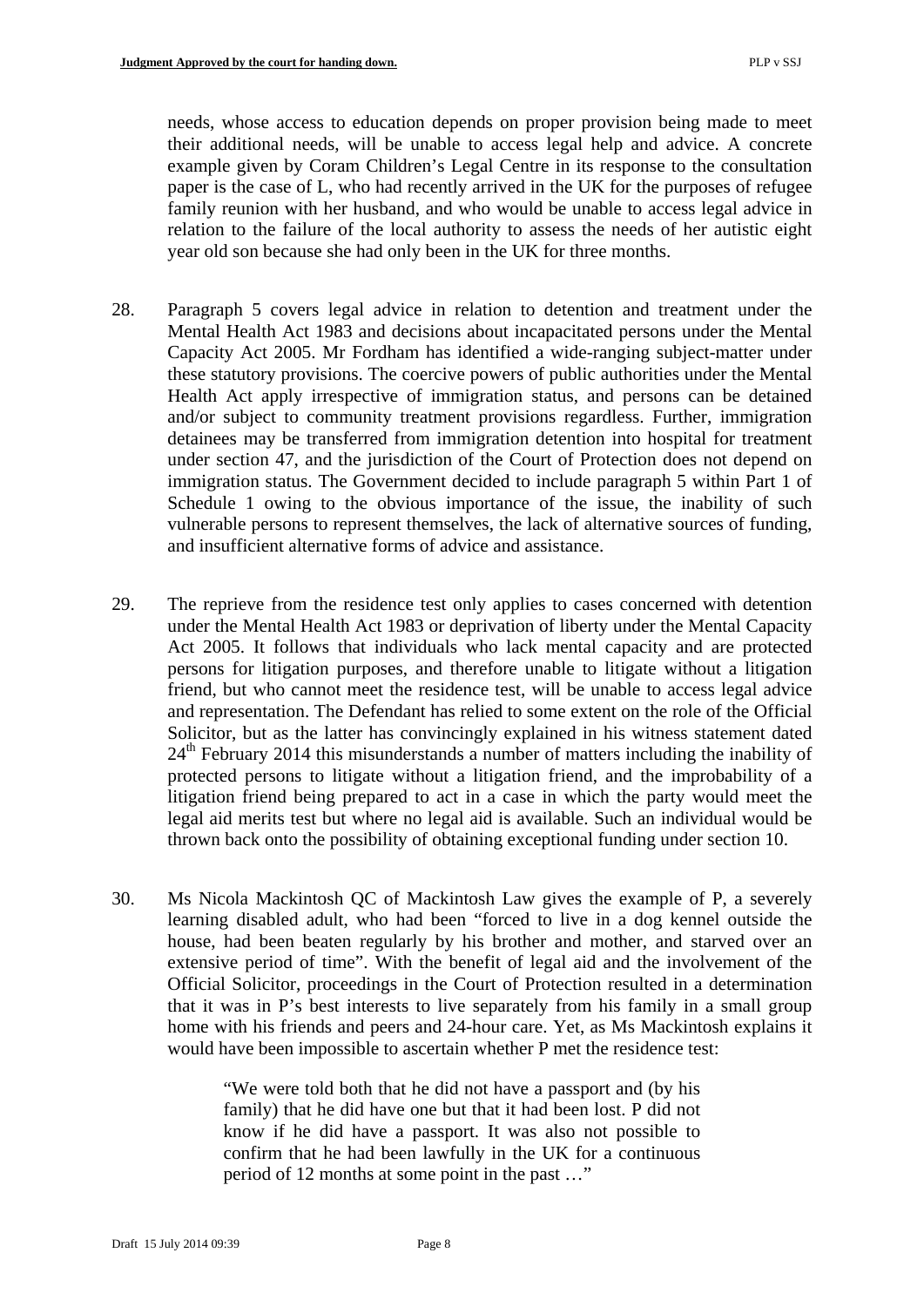Ms Mackintosh gives other examples of incapacitated individuals who either would not have passed the residence test, or for whom it would have been impossible to prove that they did, and whose welfare would have continued to be seriously jeopardised in the absence of proceedings.

- 31. Finally, some reference must be made to judicial review, which has been reprieved in part. The constitutional importance of judicial review does not require elaboration, but it is worth drawing attention to the fact that the residence test will exclude from access to legal aid individuals resident abroad who have been subject to serious abuses at the hands of UK forces. Cases such as those brought by Mr Al Skeini, whose judicial review claim established important principles relating to the jurisdiction of the ECHR in the instance of the operations of British armed forces personnel overseas, and Mr Ali Zaki Mousa, who successfully challenged on Article 3 grounds the independence of the Iraqi Historic Allegations Team set up to investigate allegations of abuse by British forces against Iraqi civilians, would fail to satisfy the residence test.
- 32. Looking at all the disparate cases reviewed in Mr Fordham's Annex document, it is apparent that some may come within the scope of section 10 of LASPO, but that others will not. Thus, section 10 cannot be a complete answer to this application, and Mr Eadie does not submit that it is.

# *Ultra Vires*

- 33. The claimant contends that LASPO confers no power to introduce the criterion of residence. If it is lawful at all to introduce such a criterion, it must be done by primary legislation.
- 34. If the introduction of a residence test by secondary legislation exceeds the power to make delegated legislation conferred by the statute, it will be ineffective. The power to make delegated legislation must be construed in the context of the statutory policy and aims such legislation is designed to promote. Accordingly, PLP's submission requires analysis of those statutory provisions which are said to confer the power to introduce a residence test, and of LASPO, read as a whole, in order to identify its objective.
- 35. The two statutory provisions which the Lord Chancellor contends confer power to introduce the residence test by secondary legislation are s.9(2) of LASPO and s.41(2)(b) (set out above at paragraphs 6 and 10). Section 41 falls within that part of the statute which is headed "Supplementary".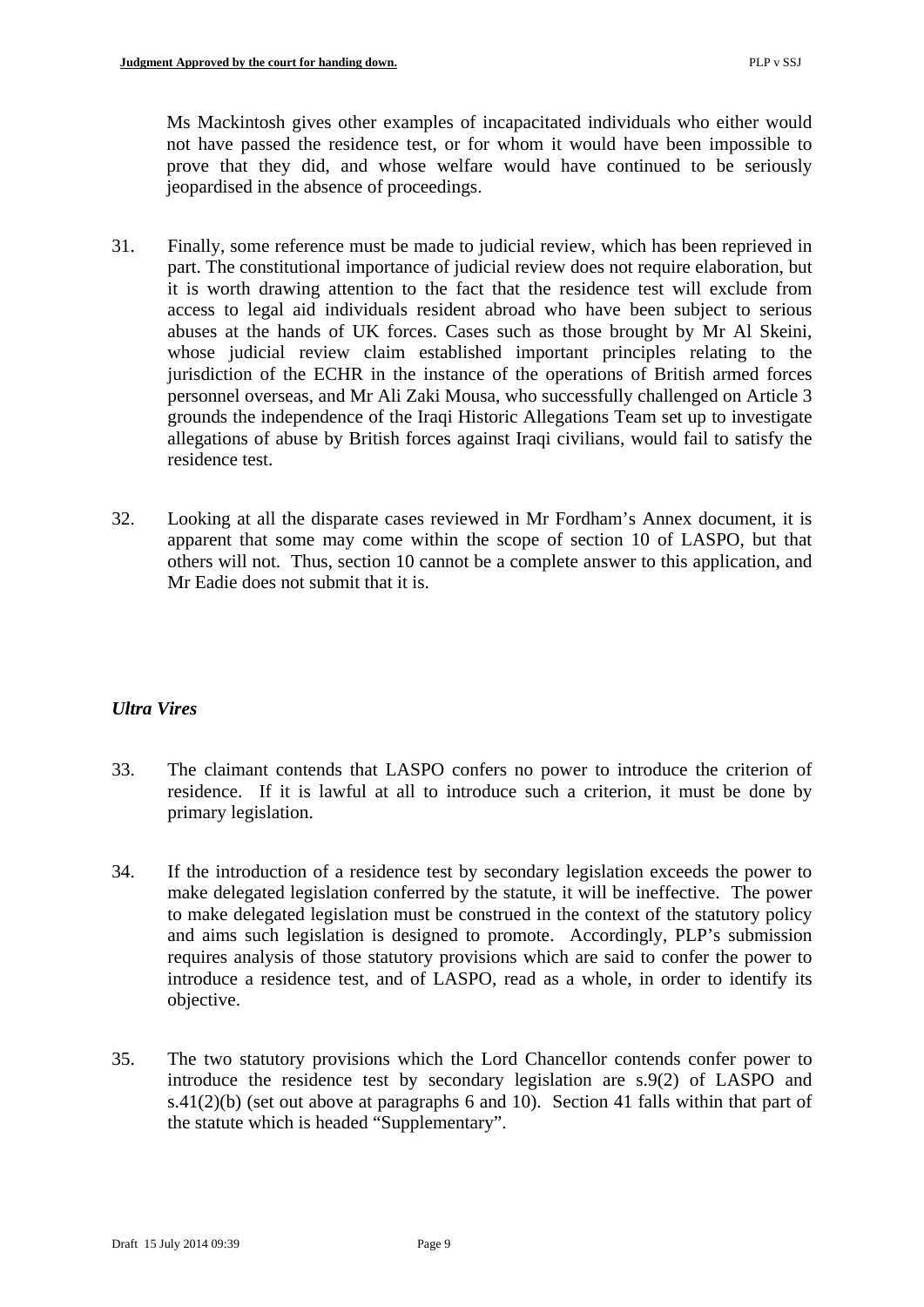- 36. The Lord Chancellor contends that the power conferred by s.9 and supplemented by s.41 is a power to restrict services by a reference to a particular class of individual, namely, those who are non-resident as defined in the draft instrument.
- 37. Analysis of Part 1 of Schedule 1 shows that the statute seeks to confine civil legal services which the Lord Chancellor must secure to cases which are judged to be of the greatest need. Those cases are identified by reference not only to the circumstances which an individual might face but also by reference to personal characteristics or attributes, for example, children or those suffering from mental ill health. But whether defined by reference to their status or by reference to their circumstances, Part 1 of Schedule 1 seeks to identify those individuals and their circumstances having the greatest need for civil legal services. Leaving aside questions of financial resources and merits, no example can be found within the primary legislation of a distinction drawn between those entitled to civil legal services and those who are not on grounds other than assessment of need. The purpose lying behind the identification of services in Part 1 of Schedule 1 is to identify need. Thus, Parliament has chosen to exercise a judgement according to the criteria of need and not on any other basis.
- 38. That that is the correct analysis of the objective lying behind the structure of the Act is confirmed by the Ministry of Justice's decision document of June 2011 which described the LASPO reforms as "fundamental reform to ensure access to public funding in those cases which require it". In the statutory guidance to which the Director of Legal Aid Casework must have regard (s.4(3)(b)) the Lord Chancellor announced that he had "re-focussed limited resources on the highest priority cases". In its decision document dated 20 September 2013 the Ministry of Justice described LASPO as "targeting legal aid at the most serious cases which have sufficient priority to justify the use of public funds".
- ensuring that legal aid would be targeted, in the future, at those who needed it most. 39. If any further confirmation is needed as to the purpose lying behind LASPO it is to be found in the first witness statement of Dr Gibby, Deputy Director of Legal Aid and Legal Services Policy. She charts the history of the legal aid policy from the consultation paper in November 2010 which describes the reform as aimed at From September 2012 the Department worked on achieving the Lord Chancellor's five priorities, amongst which was ensuring that the system was cost-effective and focussed on those cases "which really needed it". In its Equality Statement, annexed to its Consultation Response Document dated 5 September 2013, the Lord Chancellor identified the primary objective of the reform package as being :-

"to bear down on the cost of legal aid, ensuring that every aspect of expenditure is justified and that we are getting the best deal for the taxpayer. Unless the legal aid scheme is targeted at the persons and cases where funding is most needed, it will not command public confidence or be credible…the reforms seek to promote public confidence in the system by ensuring limited public resources are targeted at those cases which justify it and those people who need it…"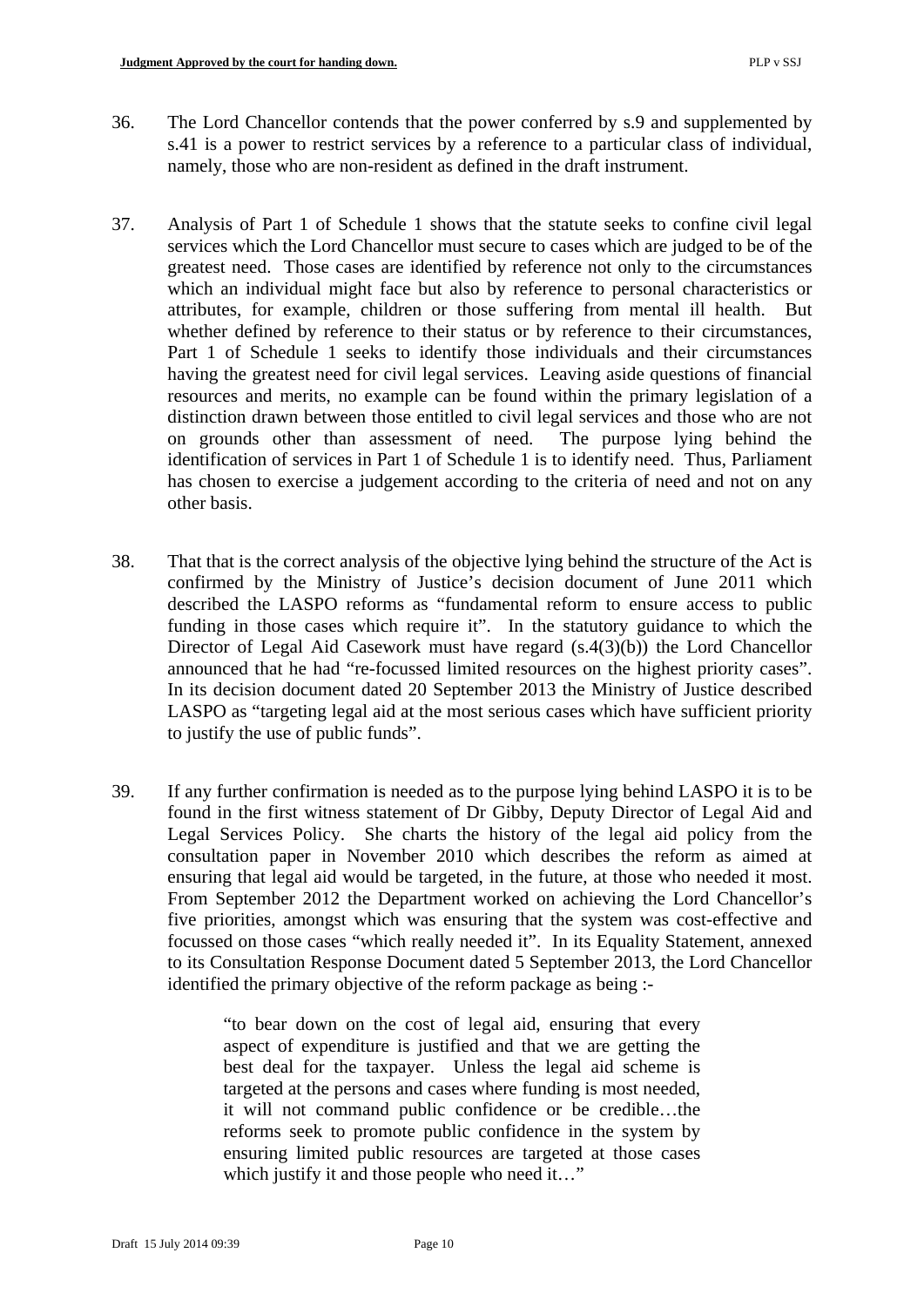It concluded that:-

"The primary responsibility of the MoJ in administering the legal aid system must be to provide fair and effective legal aid to those clients most in need."

- 40. The statutory provisions, read as a whole, demonstrate that that which the Lord Chancellor had publicly and repeatedly avowed, was to be achieved by a process whereby services were identified according to his assessment of where civil legal aid was most needed. No other criterion emerges from analysis of the statutory provisions. The power to add, vary or omit services under s.9 as supplemented by s.41 is to serve and promote the object of the statute. The secondary legislation provides an opportunity for the Lord Chancellor to add, vary or omit those cases when, from time to time, he judges that a greater need has arisen or a lesser need has emerged for distribution of civil legal aid. The power cannot be construed in a way which widens the purposes of the Act or departs from or varies its primary objective (see, e.g., *Utah Construction and Engineering PTY Limited v Pataky* [1966] AC 629 at 640 and *Bennion on Statutory Interpretation 5th Edition* section 59, pages 262-263). The discretion is conferred to promote the policy and objects of the Act and not to introduce a different objective.
- 41. These are not revolutionary principles. The Government itself has invoked them. In its Delegated Powers Memorandum for the House of Lords Delegated Powers and Regulatory Reform Committee, dated 21 June 2011, the Government described the power as follows:-

"The power extends to modifying any Part of Schedule 1. The power will allow for services to be omitted from Schedule 1 if they are no longer needed, or it is no longer appropriate for them to be listed. For example, if particular court proceedings are moved to a tribunal, it may cease to be appropriate to provide funding for advocacy for those proceedings and so an amendment to Part 3 of Schedule 1 would be needed. The power can also be used to add new exceptions listed in Part 1. It is appropriate for there to be a limited power to amend Schedule 1 to allow it to be kept up to date. As this is a power to amend primary legislation, it is drawn as narrowly as possible."

This point was repeated by the Government in its memorandum dated 7 November 2011. The power was described by the Government in its response to the report of the House of Lords Select Committee on the Constitution in December 2011 as a focussed power to omit services where, for example, funding may no longer be necessary.

42. The proposal to introduce a criterion of residence strikes a discordant note. Whereas there had hitherto been unanimity in the expressions of the purposes of the statute and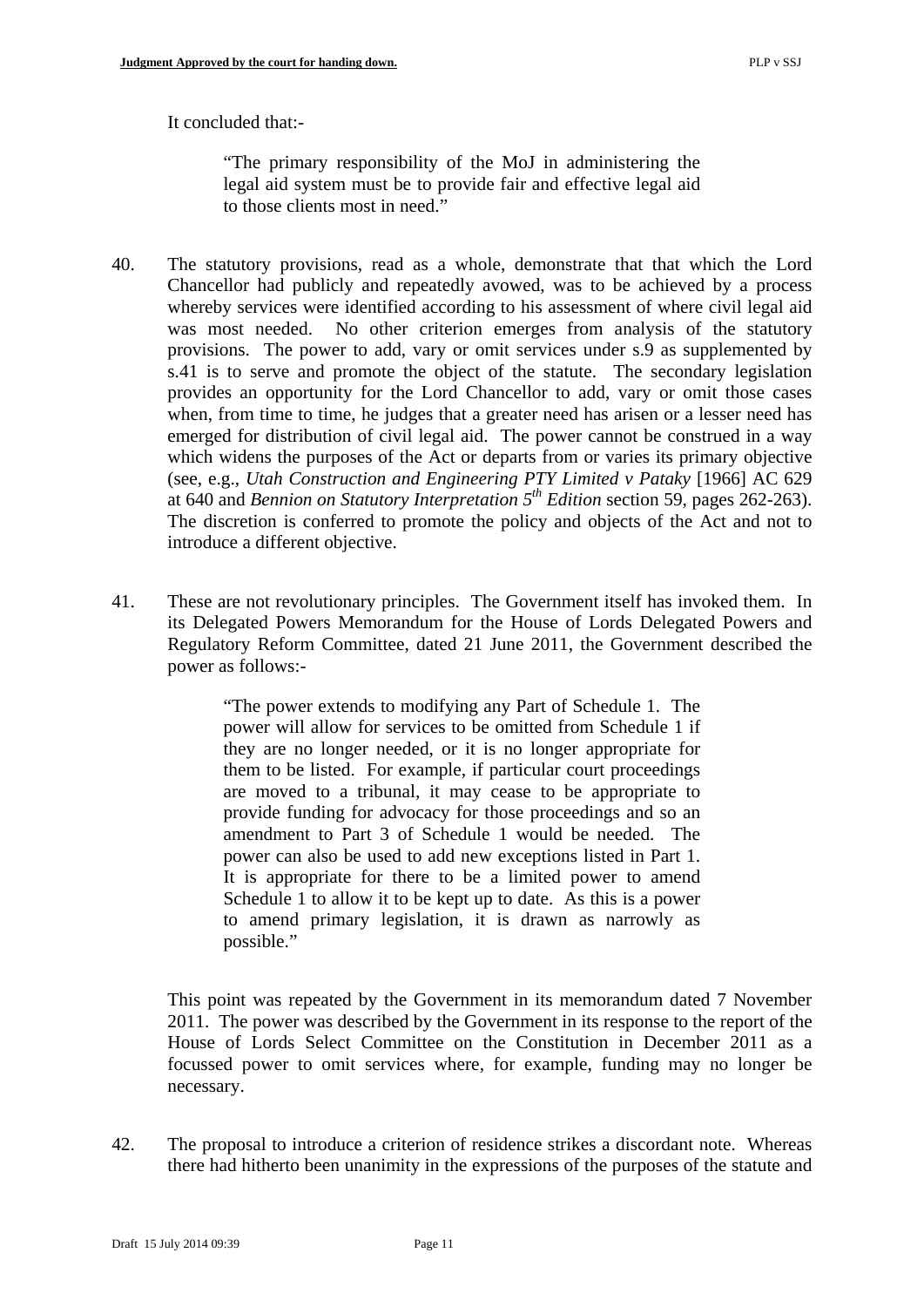the power conferred to further its purpose, the residence test introduces a criterion which has nothing to do with need. The Lord Chancellor asserts:-

"The residence test is a proportionate means of achieving the legitimate aim set out in paragraph 6.3. By targeting funding at those with a strong connection to the UK, the residence test ensures that limited public resources are spent appropriately, (*Transforming Legal Aid: Next Steps* 5 September 2013)."

But the reference back to 6.3 is a reference back to a description of the purpose of targeting cases at those people who are most in need to which I have already referred. No one can pretend that removing legal aid from non-residents is a means of targeting legal aid at those most in need. Non-residents who fall within those cases identified as being of greatest need are not in any less need by reason of their status as nonresidents. The purpose of introducing a residence test is not to identify those cases of the greatest need, but rather to restrict the distribution of legal aid to those who have the closest connection with the United Kingdom. But at this stage of the argument the question is not whether that is a legitimate purpose but whether it is a purpose which can be identified from the primary legislation. In short, does the purpose of the proposed secondary legislation widen or depart from the purposes to be identified from LASPO?

43. There is no dispute as to the purpose of the introduction of the residence test. It is designed to ensure that those on whom civil legal aid is conferred "have a strong connection with the UK" (this is made clear in a number of the documents setting out the reasons for the decision to introduce the secondary legislation); they can be summarised by reference to the document dated 5 September 2013, *Transforming Legal Aid: Next Steps*:-

> "2.11 The purpose of this proposal is to ensure that only individuals with a strong connection to the UK can claim civil legal aid at UK taxpayers' expense."

That connection is to be demonstrated by establishing a period of twelve months of previous lawful residence which demonstrates "a meaningful connection with the UK" (paragraph 114, page 85). This test has nothing to do with need or an order of priority of need. It is, entirely, focussed on reducing the cost of legal aid.

44. It is true that if the purpose of LASPO is correctly identified, as Mr Eadie on behalf of the Lord Chancellor would have it, as saving public funds and "seeking to further prioritise the expenditure of limited public resources in a time of real financial stringency", then restricting legal aid not only to those with the greatest need but to those with the stronger connection to the United Kingdom, falls within the purpose of LASPO. But, in my judgment, it is not possible to spell out of the statute so broad and general a purpose. As I have said, the criteria adopted by the statute are limited to criteria by which those in the greatest need of civil legal aid are identified.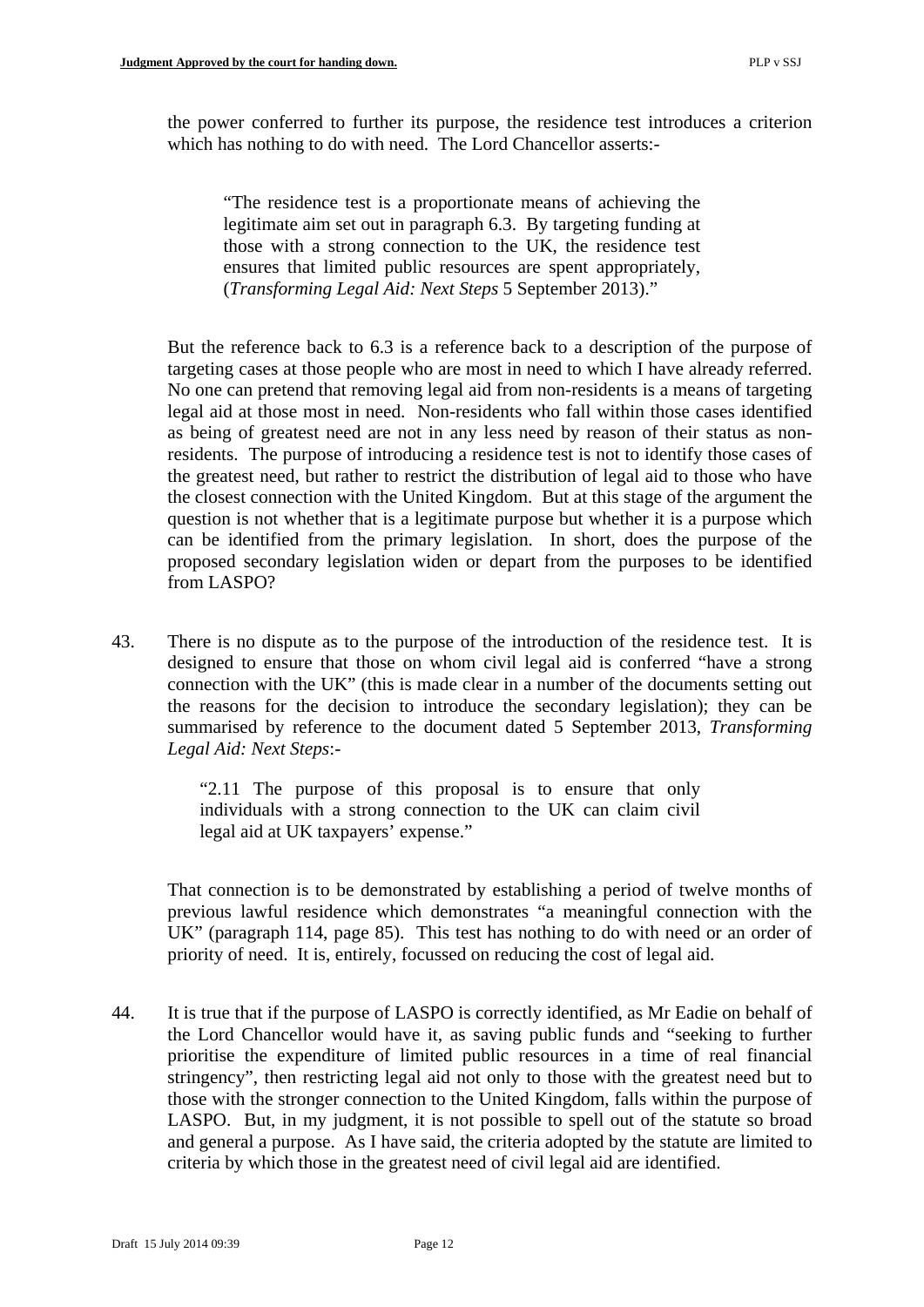- 45. Of course, it might have been possible to draft primary legislation (I say nothing about its legality) which has the broader ambition of cutting the cost of legal aid by permitting the Lord Chancellor to adopt criteria irrespective of need. But it is clear to me that the statute has neither such overriding ambition nor purpose. It does precisely what the Government announced it was intended to do, namely, to allocate civil legal aid to those in the greatest need. It would be startling if the statute contained the power to introduce secondary legislation with a wider purpose in precise contradiction to the public announcements of government that it was intended to allow services to be omitted if they are no longer needed, or it is no longer "appropriate" for them to be listed, a power it described as being drawn "as narrowly as possible". On the contrary, the Lord Chancellor now asserts a power to introduce secondary legislation which excludes, from those adjudged to have the highest priority need, those whose need is just as great, but whose connection with the United Kingdom is weaker.
- 46. Mr Eadie sought to bolster the Lord Chancellor's argument by reference to the fact that secondary legislation removing a class of individual from the scope of Schedule 1 Part 1 could only be made by affirmative resolution (section 41(5)). Thus Parliament had drawn attention to the particular nature of such an amendment and the Lord Chancellor has subjected his proposals to the specific scrutiny of Parliament. The Lord Chancellor has squarely confronted what he is doing and has accepted the political cost. This, so it is argued, powerfully rebuts any suggestion that the Lord Chancellor is seeking to introduce a discriminatory measure without drawing attention to it, without the opportunity for Parliamentary examination and through a statutory back-door.
- 47. The fact that the delegated legislation will be subject to greater scrutiny than if it was introduced by the process of negative resolution is plainly relevant to consideration of whether the power conferred is wide enough. Absence of Parliamentary scrutiny underlies the principle that fundamental rights cannot be overriden by general words (*R v Home Secretary Ex p. Simms* [2000] 2 A.C.115 at 131F) and Parliamentary scrutiny of general legislative measures is often enough to satisfy the requirements of procedural fairness (*Bank Mellat v HM Treasury (No.2)* [2013] UKSC 38 at paragraph 44).
- 48. But in the instant case it is not enough to assert that the measure will be subject to scrutiny by Parliament, if, on a true construction of the statutory powers in their context, no power to introduce such a measure can be found.
- 49. Section 41 is, as the heading to that congeries of sections heralds, supplementary. Supplementary means what it says: it is added to the power in s.9 to fill in details or machinery for that which the Act, and in particular s.9(2), does not itself provide. It enables that which the Act empowers to be effective. But s.41 cannot by itself create a new and radically more extensive set of powers additional to those contained in s.9(2) (see, e.g., *Daymond v South West Water Authority* [1976] AC 609 at 644 and *R v Customs and Excise Commissioners ex parte Hedges and Butler Limited* [1986] 2 All ER 164 (cited by *Bennion q.v. supra* at page 256)). The essential power conferred is to add, vary or omit services as identified in Part 1 of Schedule 1. The introduction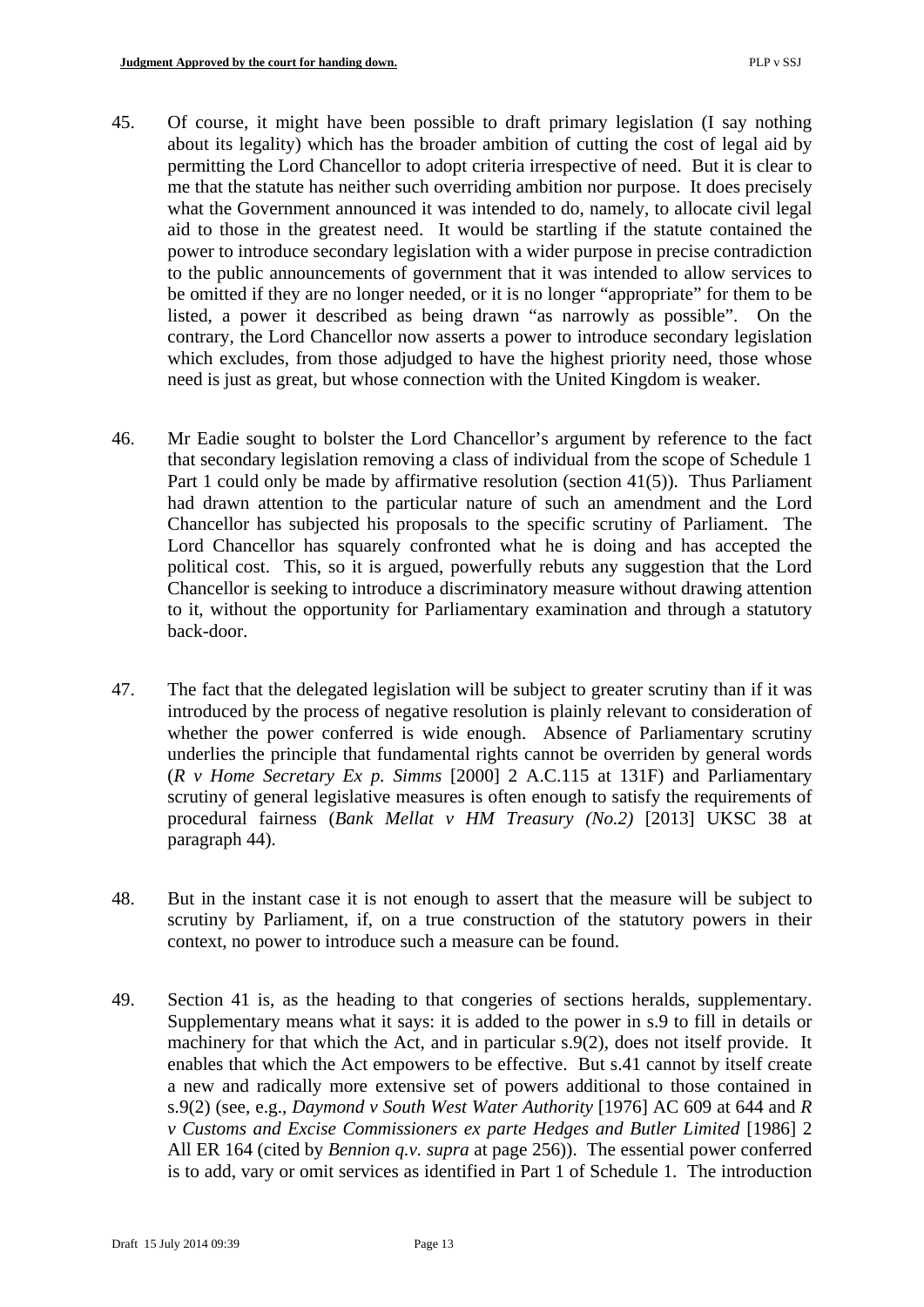of the secondary legislation restricting the provision of those services to residents maintains and preserves such services as the Lord Chancellor considers demonstrate the greatest need, but merely deprives non-residents of the opportunity to take advantage of them. It is true that by way of supplementary provision services may be added, varied or omitted by reference to a particular class of individual, but that is only because the nature of the service may itself be identified by reference to a particular class of individual. For example, amongst the listed priority areas are victims of domestic violence (P 12) and such victims in the area of immigration. The definition of domestic violence was updated (2013 Order SI 2013/748). Those categories are examples of cases of need identified by reference to a class of individual. But the identification of a particular class of person is merely designed to identify those with a need judged to have priority.

50. For those reasons, I conclude the instrument is *ultra vires* and unlawful. I conclude that LASPO does not permit such a criterion to be introduced by secondary legislation. It extends the scope and purpose of the statute and is, accordingly, outwith the power conferred by s.9 as supplemented by s.41. But I need to emphasise at this stage that my reasoning is confined to construction of the statute and the powers that it confers without reference to the issue as to whether the power for which the Lord Chancellor contends offends the principle of legality. The argument advanced on behalf of PLP included submissions that to construe the power with sufficient breadth to enable the criterion of residence to be introduced, affects and interferes with fundamental rights of access to the court. That principle, it contended, affords another reason for restricting the scope of s.9 and s.41. That issue does not form the basis of my conclusion that the statutory instrument is outwith the powers of LASPO.

### *Discrimination*

- equal treatment before the law and the rule of law itself. 51. It is important to focus on PLP's essential complaint. It is that, by introducing the residence test, the Lord Chancellor has unlawfully discriminated between those whose cases fall within Schedule 1 categories. This, PLP contends, amounts to unlawful discrimination in the context of three key constitutional values: access to justice,
- 52. Both sides recognised the importance of the context in which the discrimination took place. The context is a vital factor in determining the standard of scrutiny to be deployed when considering the justification offered for what is agreed to be a discriminatory test (*Humphreys v Revenue and Customs Commissioners* [2012] 1 WLR 1545). There was a fundamental dispute as to the correct identification of the context: whether the provision of legal assistance, other than in the fulfilment of a duty, was to be regarded as a measure akin to the distribution of social welfare. If legal assistance which a state chooses to provide may be regarded as analogous to social welfare benefits, as the Lord Chancellor contended, then the legality of a residence test is more easily established.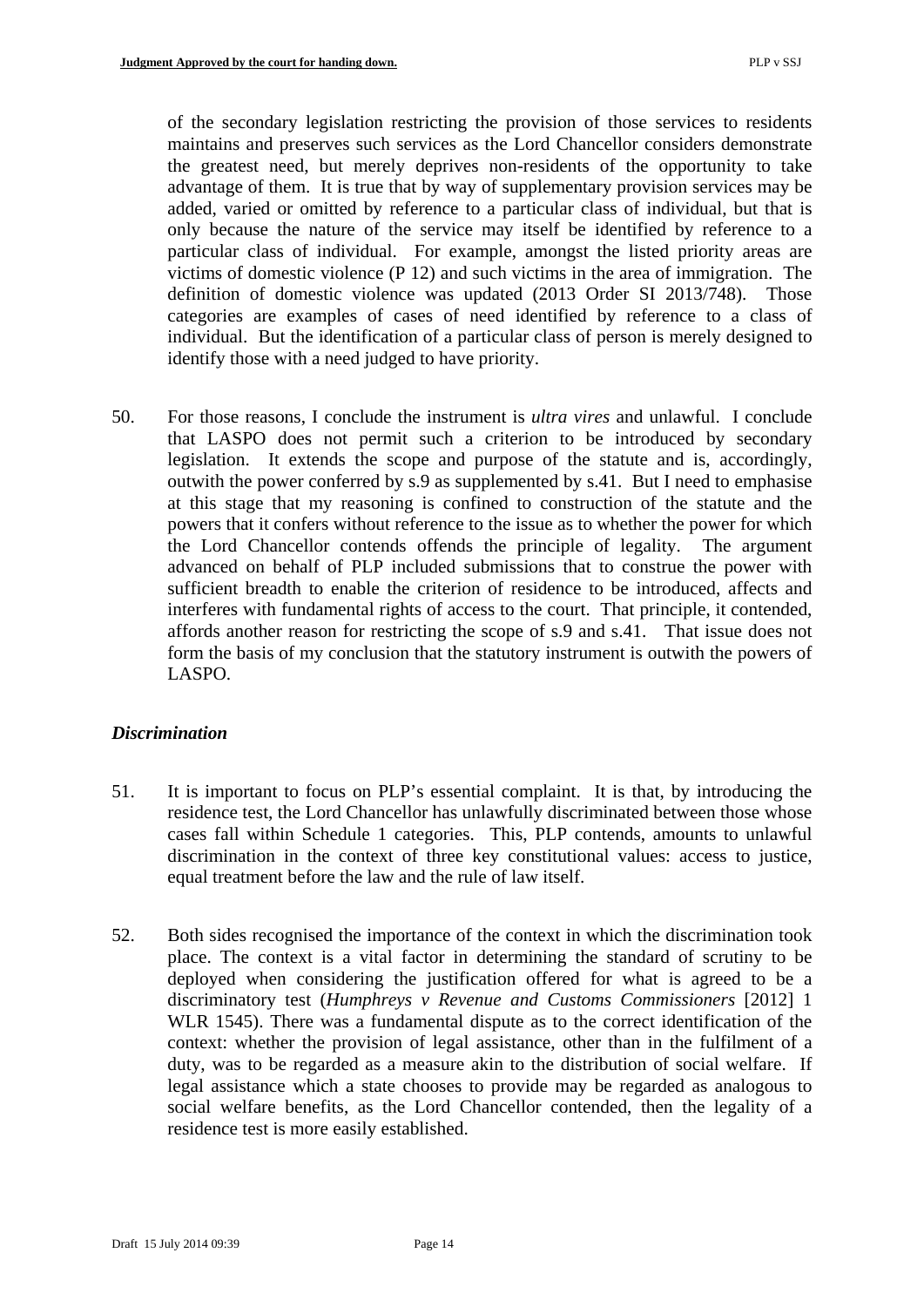- 53. The obligation of a state to provide legal assistance in some circumstances was not in dispute. The principle is now well established both in domestic and Strasbourg jurisprudence. The right to legal aid can be invoked by virtue of Art. 6(1) of the Convention (*Pine v Law Society (No 1)* [2001] EWCA Civ 1574). The duty to provide legal aid in some cases is no more than an aspect of the principle that the state is under an obligation not to impede access to court. Section 10 of LASPO is the provision adopted to meet the United Kingdom's obligation to provide legal assistance in those cases where a failure to do so would risk a breach of Convention or EU rights.
- 54. It is necessary to appreciate that PLP does not and could not complain that the proposed introduction of a residence test breaches any *obligation* to provide legal assistance. There is no such test in s.10 cases. The real question raised by the instant case is whether, once the United Kingdom has chosen to provide legal assistance in cases where it was under no duty to do so, it may refuse such assistance to those who would otherwise qualify save for the fact that they do not meet a residence test.
- 55. In *R v Lord Chancellor ex p Witham* [1998] QB 575, what was at stake was an Order of 1996 which increased fees to the extent that those on very low incomes were unable to vindicate their rights in court (at 579). The Order turned people away from the door of the court, a breach of a constitutional right which could only be achieved by express provision (at 586). Questions relating to legal aid only arose because Mr. Richards for the Lord Chancellor had argued that court fees were analogous to legal aid, and that it was at the Lord Chancellor's discretion to decide what litigation should be supported by taxpayers' money. Laws J rejected the analogy. But that case was not concerned with discrimination and does not assist in determining whether the selection of those eligible for legal aid on the discriminatory basis of residence is lawful.
- 56. The constitutional right of access to the courts was further considered by the Court of Appeal in *R (Children's Rights Alliance for England) v Secretary of State for Justice*  [2013] 1 WLR 3667. Again, the case is not concerned with discrimination. It decided that the obligation to provide a right of access to the courts did not include an obligation to find and provide information as to legal rights to those with potential claims. The constitutional duty was described by the Court as a duty not to "place obstacles in the way of access to justice" (at paragraph 39). That description of the nature of the duty, that it is a duty not to impede access to the court, is binding on this court but does not lead to any particular conclusion as to the legality of discrimination on the basis of residence in the provision of legal aid.
- 57. Absent any legal obligation to provide legal aid, the principle that the state must not impede access to the courts does not carry the argument forward. It does not help to determine the legality of the basis the Lord Chancellor has chosen to adopt to discriminate between those cases of the highest priority need, in respect of which legal assistance should be afforded, and those cases in respect of which such assistance should be denied. In short, the legality of the introduction of a residence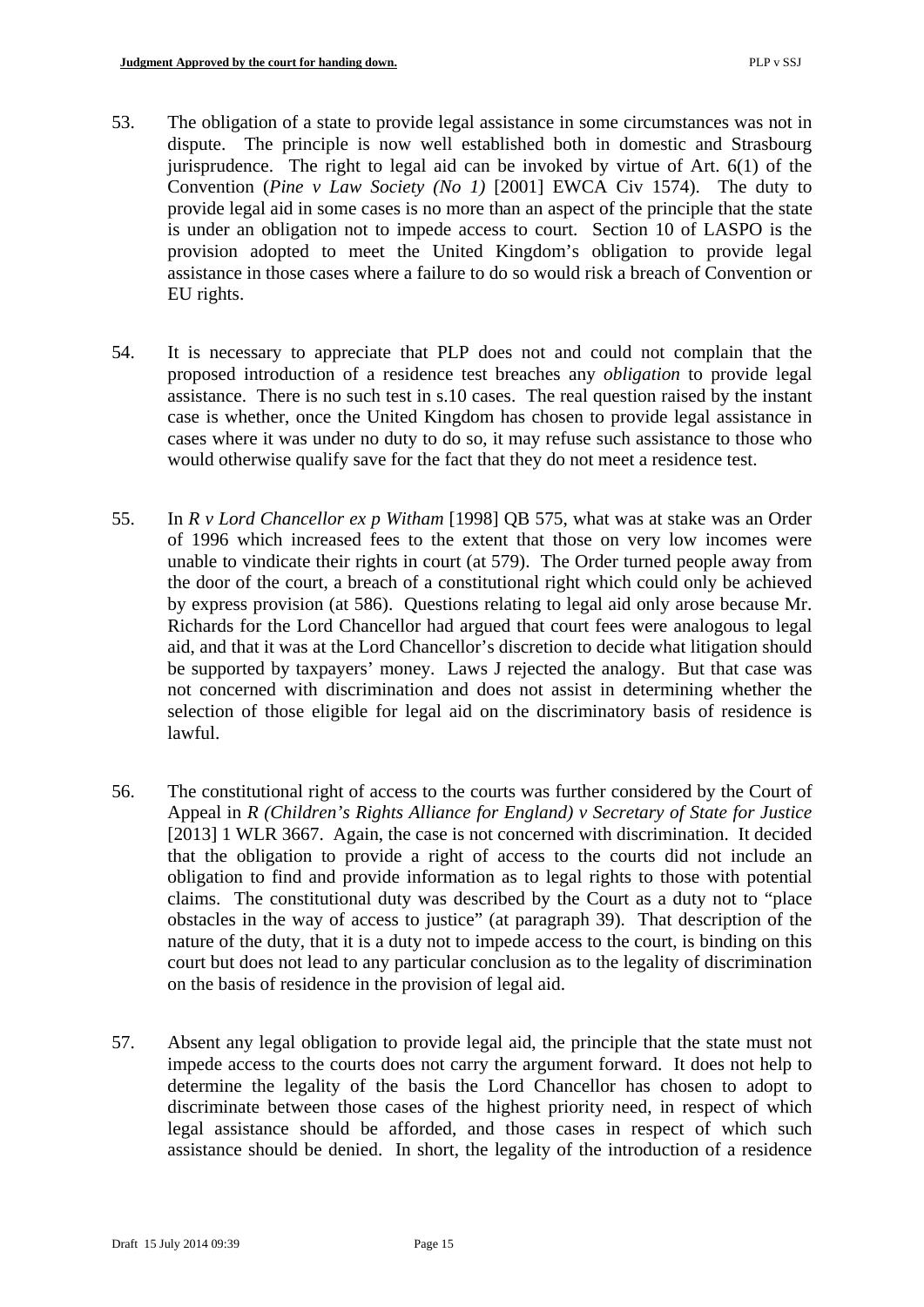test cannot be tested by reference to the obligation, in some cases, to provide legal assistance.

- 58. This case *is*, however, concerned with those cases where there is no legal right to legal aid but the Lord Chancellor has chosen to recognise those cases of highest priority need which, by reason of that need, merit legal assistance. After all, the very fact that Parliament has drawn a distinction between section 10 cases and cases whose subject-matter is identified in Schedule 1 demonstrates that the focus of this application is on cases where, in recognition of need, the United Kingdom is prepared to provide legal assistance without being under any obligation to do so.
- of legal assistance and those which should not? 59. Invoking the principle that the state is under no obligation to provide legal aid in all circumstances, is, therefore, of no assistance. Where a litigant has a right to legal aid, that right will be met, at least if it is properly applied, by section 10. Mr Eadie QC, for the Lord Chancellor, relied on *Granos Organicos Nacionales* (App. 19508/07) for the proposition that the right of access to a court is not absolute and may be subject to restrictions "intended to meet the legitimate concern of controlling the use of public funds for sponsoring private litigation". But that does not help in deciding which restrictions may lawfully be adopted. They must not be arbitrary and must not be disproportionate. So much is well established (*Granos* at paragraph 51, *PC and S v UK (*App. no. 5647/00) at paragraph 90). But what of residence as a test for distinguishing between those cases of highest priority which should have the benefit
- persuasive to attempt to kick the ball than your opponent's shins, the Lord Chancellor 60. It is and was beyond question that the introduction of such a test is discriminatory. The test is more likely to be satisfied by a United Kingdom national than a national of another member state (a reference to the habitual residence test in *Patmalneice v SSWP* [2011] 1 WLR 783 at paragraph 35). The Government has accepted that it will be "easier for UK citizens to satisfy than other nationals" and that it "falls within the ground of national origin as specified in Article 14". Indeed, that is its declared purpose. "We have made it absolutely clear", said the Parliamentary Under-Secretary of State, "that for the residence test it is important that they are our people - that they have some link to this country" (18 March 2014). That is the justification for the test that is proffered, that it is designed to restrict legal assistance to those with a closer connection to the United Kingdom than foreigners. The Lord Chancellor has said as much to the Joint Committee on Human Rights: "I am treating people differently because they are from this country and established in this country or they are not" (26 November 2013). Unrestrained by any courtesy to his opponents, or even by that customary caution to be expected while the court considers its judgment, and unmindful of the independent advocate's appreciation that it is usually more has reiterated the rationale behind the introduction of the residence test, in the apparent belief that the Parliamentary Under-Secretary had not been as clear as he thought he had been :

"Most right-minded people think it's wrong that overseas nationals should ever have been able to use our legal aid fund anyway, and when it comes to challenging the action of our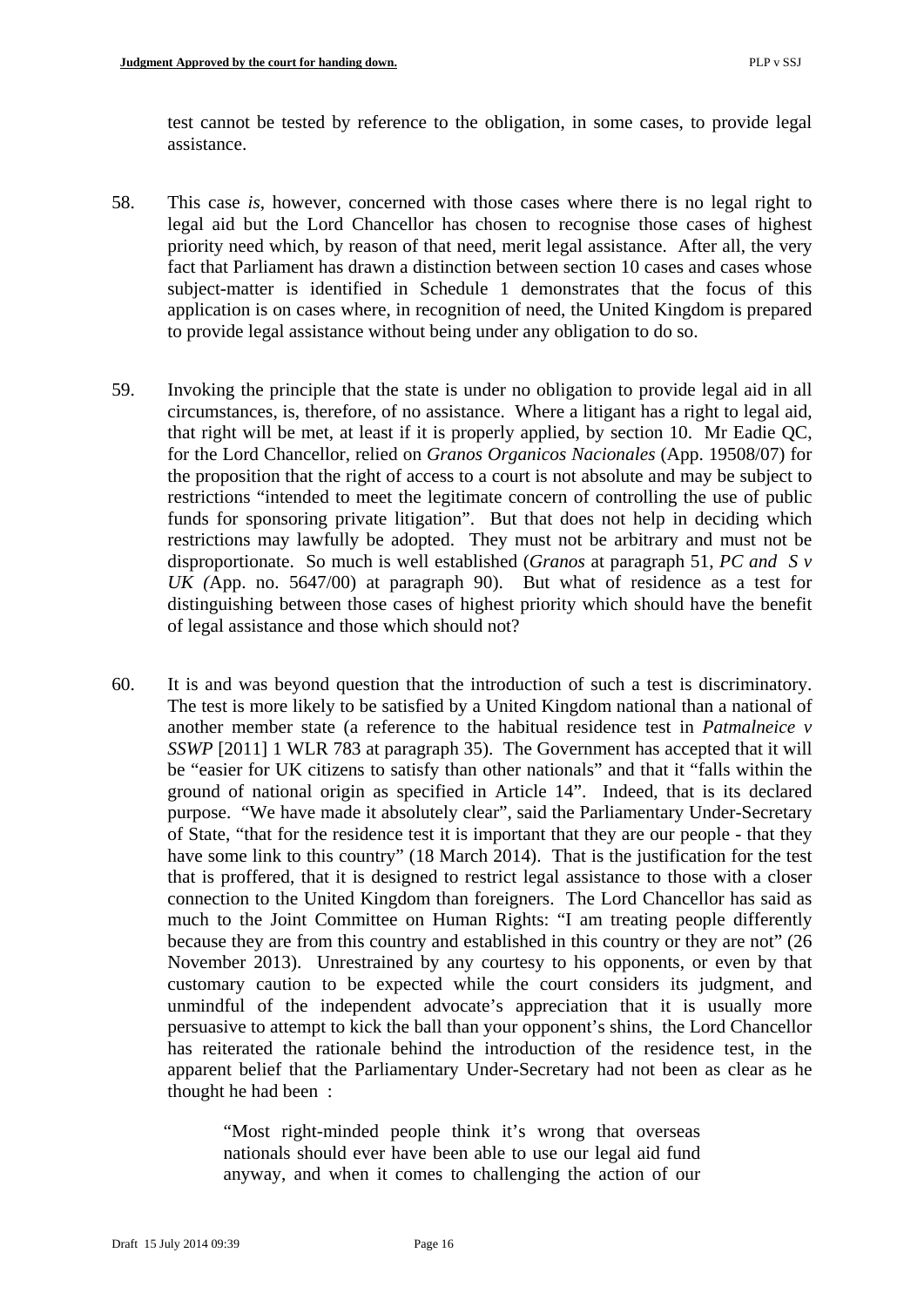troops feelings are particularly strong…We are pushing ahead with proposals which would stop this kind of action and limit legal aid to those who are resident in the UK, and have been for at least a year. We have made some exceptions for certain cases involving particularly vulnerable people, such as refugees who arrive in the UK fleeing persecution elsewhere. But why should you pay the legal bill of people who have never even been to Britain?

And yes, you've guessed it. Another group of Left-wing lawyers has taken us to court to try to stop the proposals" (Daily Telegraph 20 April 2014, sixteen days after the argument had been concluded).

- be established*.* 61. Since it is not disputed that the residence test is discriminatory, the question remains whether that discrimination is lawful. That depends, to a great extent, on the correct identification of the benefit from which non-residents are to be excluded. It matters not whether one describes non-residents as a different case or the absence of residence as a rational justification for discrimination. The considerations are the same and much turns on the question whether, in the field of litigation supported by taxpayers' money, to use Laws J's description in *Witham*, it is legitimate to require residence to
- 62. The Lord Chancellor founds his defence on the proposition that legal assistance, in those cases where the law does not impose a duty to provide it, is no more than a form of social welfare or benefit. If that is the correct category into which such legal assistance is to be placed, there is little doubt he is right.
- 63. Legal assistance provided other than as a matter of obligation is no different, so the Lord Chancellor argues, from other "measures of economic or social strategy":

"Because of their direct knowledge of their society and its needs, the national authorities are in principle better placed than the international judge to appreciate what is in the public interest on social or economic grounds, and the Court will generally respect the legislature's policy choice unless it is manifestly without reasonable foundation" (*Stec v UK* at paragraph 52).

64. *Stec* concerned earnings-related additional state benefit, which was less valuable to women than men for historical reasons, relating to the differential retirement age. Light touch control by the courts, apparent in a test which requires no more than "some rational justification", stems from the wide margin of appreciation afforded to the High Contracting Parties in the context of the distribution of welfare benefits. In *R (Carson) v Work and Pensions Secretary* [2006] 1 AC 173 the denial of a social security benefit on the ground that the claimant was living abroad was held not to be discrimination on the grounds of race or sex (at paragraph 15). The position of a non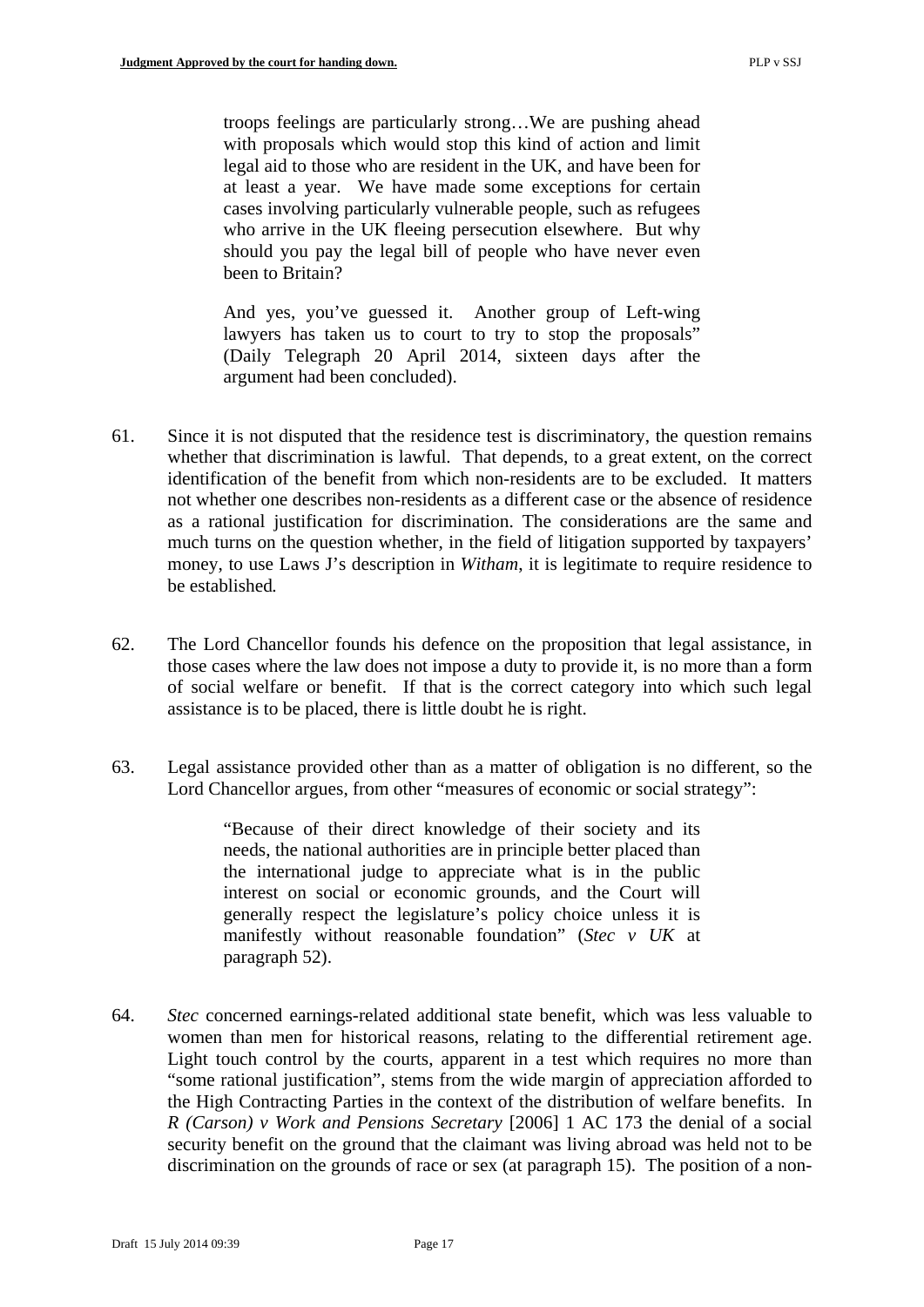resident was materially and relevantly different from that of a UK resident (at paragraph 25). Lord Hoffmann continued:

"Once it is conceded that people resident outside the UK are relevantly different and could be denied any pension at all, Parliament does not have to justify to the court the reasons why they are paid one sum rather than another. Generosity does not have to have a logical explanation. It is enough for the Secretary of State to say that, all things considered, Parliament considered the present system of payments to be a fair allocation of available resources " (at paragraph 26).

65. The ECrtHR (*Carson v UK* (2009) 48 EHRR 41 Appn No. 42184/05) agreed that there had been no violation of Art. 14, read with Art. 8. A non-resident was not in a relevantly similar situation to a resident in relation to the distribution of pensions, despite her contributions of National Insurance during her working life (at paragraph 84). The pension system, said Strasbourg, was designed to serve the needs of those resident in the United Kingdom:

> "it is hard to draw any genuine comparison with the position of pensioners living elsewhere, because of the range of economic and social variables which apply from country to country" (at paragraph 86).

- 66. There is by now a substantial body of jurisprudence to show that discriminatory selection in relation to the distribution of benefits, such as housing benefit capped in relation to large lone parent families (*R (JS) v SSWP)* [2014] PTSR 23, [2014] EWCA Civ 156) or the provision of health care to non-residents (*R (A) v Secretary of State for Health* [2010] 1 WLR 279), was a matter for the judgment of Parliament and the Government (see also Baroness Hale's adoption of the *Stec* approach in *Humphreys v Revenue and Customs Commissioners* [2012] UKSC 18, [2012] 1 WLR 1545).
- 67. So the question resolves itself into whether the provision of legal assistance other than in fulfilment of a legal obligation is analogous to the payment of welfare benefits. If it is analogous, then a residence test, whereby those whose greater connection with this country may be identified, can be justified without difficulty. It is a crude test but is, nonetheless, a means whereby those who are more likely to have made an economic contribution and are more closely connected socially may be distinguished. In *Patmalniece* the justification for the introduction of a habitual residence test was that those who claim social assistance in a host member state "should have achieved a genuine economic tie with it or a sufficient degree of social integration" (at paragraph 48). Such integration may be measured by a residence test.
- 68. But is legal assistance provided other than under obligation in a similar category? Is the fact that, like the pension in *Carson*, it may be denied altogether enough? The refusal of legal aid to participate in an inquest required no greater justification than the need to harbour scarce resources (*R (Patel) v Lord Chancellor* [2010] EWHC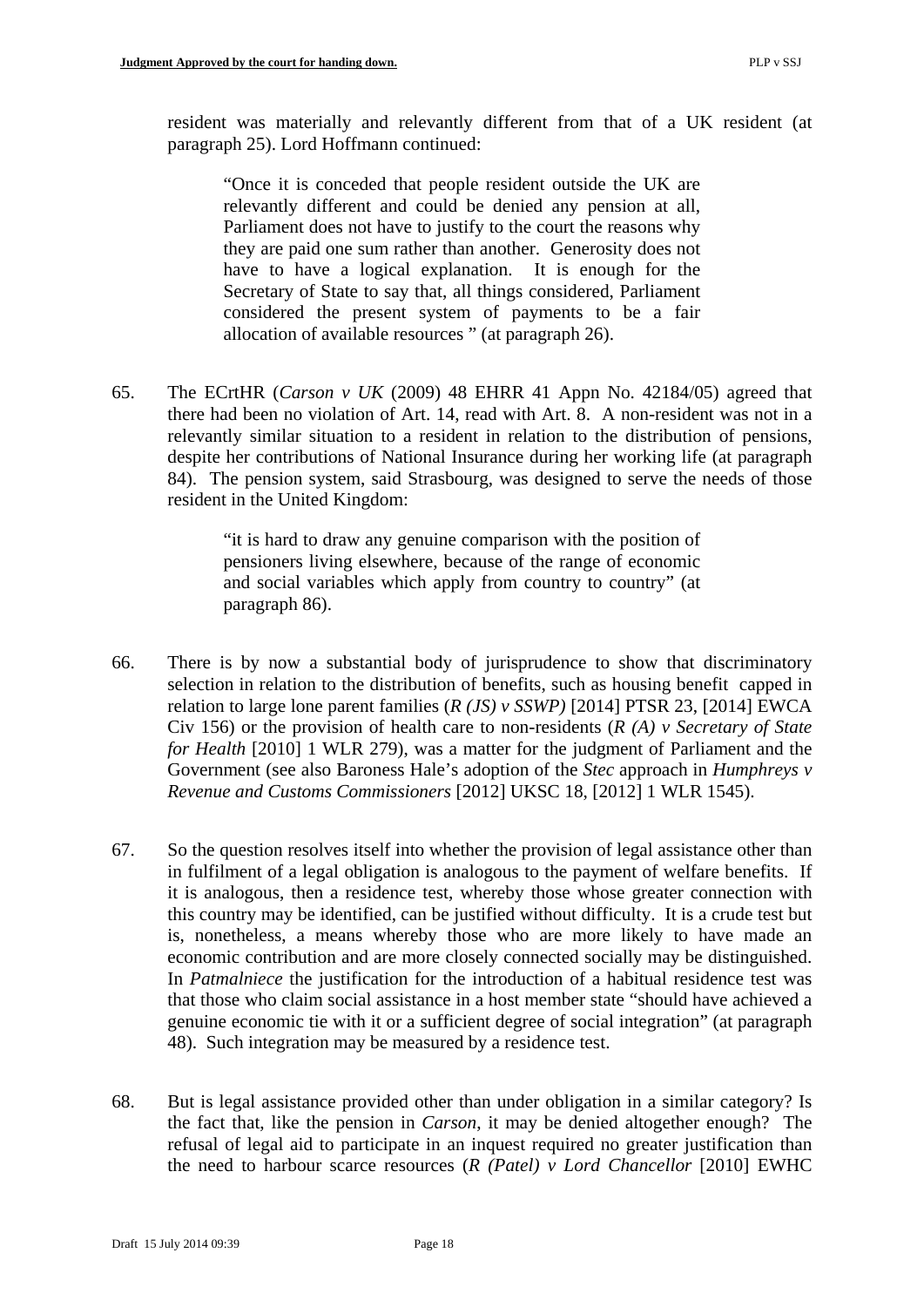2220 (Admin) (at paragraph 38). That shows, submits Mr Eadie, that the introduction of a residence test needs no greater justification.

69. What must be justified, however, is not the denial of legal aid but discrimination between those who are eligible and those who are not in cases of equal need. The discriminatory test of residence cannot be justified on the basis that there was no obligation on the state to provide legal aid at all; it is the difference in treatment which must be justified (*A (No.1) v Secretary of State* [2005] 2 AC 68:

> "Any discriminatory measure inevitably affects a smaller rather than a larger group, but cannot be justified on the ground that more people would be adversely affected if the measure were applied generally. What has to be justified is not the measure in issue but the difference in treatment between one person or group and another." (at paragraph 68).

- 70. If the Lord Chancellor had wished he could have denied all civil legal assistance to anyone save in respect of those where he was under a legal duty to provide such assistance. But he has not chosen to restrict legal assistance to cases falling within s.10. He has chosen to go further and must, therefore, act lawfully in the manner in which he makes his choices. The issue is not whether there is a right to legal aid in cases falling outwith section 10 LASPO, but whether it is legitimate to introduce a discriminating distinction within the Schedule 1 listed priority cases.
- 71. These cases seem to me to be different from the distribution of welfare benefits because the Government has already reached the conclusion that certain categories of case demonstrate such a high priority of need as to merit litigation supported by taxpayers' subsidy.
- 72. *Ex hypothesi*, the 'foreign' claimants' cases have merit and the claimants cannot afford to pay for advice or representation. Their cases are of the greatest importance, as judged by the Lord Chancellor, otherwise they would not have found their way into Schedule 1. As the then Lord Chancellor put it to the House of Lords Select Committee on the Constitution (Government Response December 2011):

"Legal Aid will be a key element in ensuring access to justice in some cases, but in many cases justice can and should be afforded without the assistance of a lawyer funded by the taxpayer. Fundamental rights to access to justice…are protected by this Bill in relation to legal aid, through both the areas retained in scope in Schedule 1 to the Bill and through the exceptional funding provision".

73. In June 2011, the Ministry of Justice identified the four principal considerations leading to inclusion (Response to Consultation) :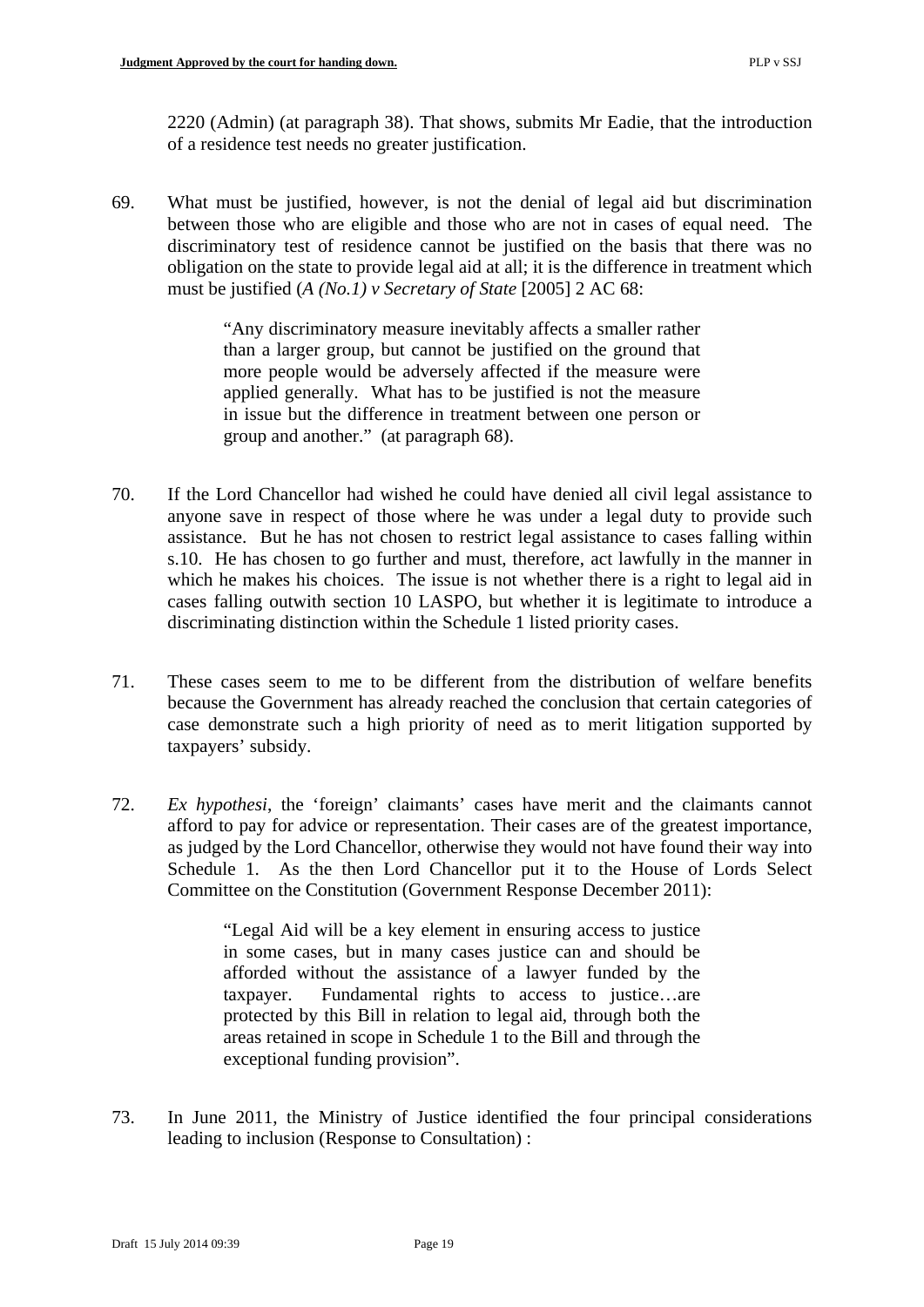- i) the importance of the issue, e.g. cases involving the individual's life, and where the individual faces intervention from the state or seeks to hold the state to account.
- ii) The litigant's ability to present their own case…where litigants bringing proceedings were likely to be from a predominantly physically or emotionally vulnerable group;
- iii) The availability of alternative sources of funding; and
- iv) The availability of other sources of resolution.
- 74. Those considerations led the Government to choose to subsidise the meritorious cases of the impecunious in relation to the subject-matter identified in Schedule 1 of LASPO.
- 75. As the second consideration shows and, in any event, is obvious, absent legal assistance litigants will be substantially hampered in vindicating their rights. That is, in part, accepted by the Government who have acknowledged that if litigants choose to represent themselves that could lead to an increased burden on the HMCTS but that "individuals may choose not to tackle the issue at all" (*Transforming Legal Aid: Next Steps* Sept 2013 paras 25-29). The Government thus accept that the absence of legal assistance will put off some litigants from pursuing meritorious claims acknowledged to be of the highest priority. It is important not to underestimate the impact of this disadvantage. Those who do not satisfy the residence test will be deprived of the protection of costs in section 26 of LASPO.
- 76. Those who have a better than 50% chance of success but cannot afford legal representation or advice in order to vindicate their rights, within a category of greatest need, are to be refused legal aid because they lack a sufficient connection with the state to whose laws they are subject. In the paradigm case, it is the state or its agents who have breached their rights. What a non-resident claimant seeks, just as much as a resident, is judicial protection. If his case would fall within Schedule 1 Part 1, apart from the residence criterion, his underlying legal rights and underlying need for help are the same whether he is resident or not. He may seek to vindicate rights under United Kingdom law or defend himself against a wrongful exercise of power by UK authorities. Those who have a better than 50% chance of establishing that they have been subjected to breaches of the law, even when contrary "to the most fundamental human rights" by UK actions abroad (see the objection of 145 Treasury Counsel in a letter to the Attorney-General dated 4 June 2013) are to be denied legal assistance. They are to be hampered in seeking judicial protection solely on the grounds of residence.
- 77. The consequence of the residence test is to hamper a non-resident claimant, when compared to a resident claimant, in seeking to vindicate domestic rights which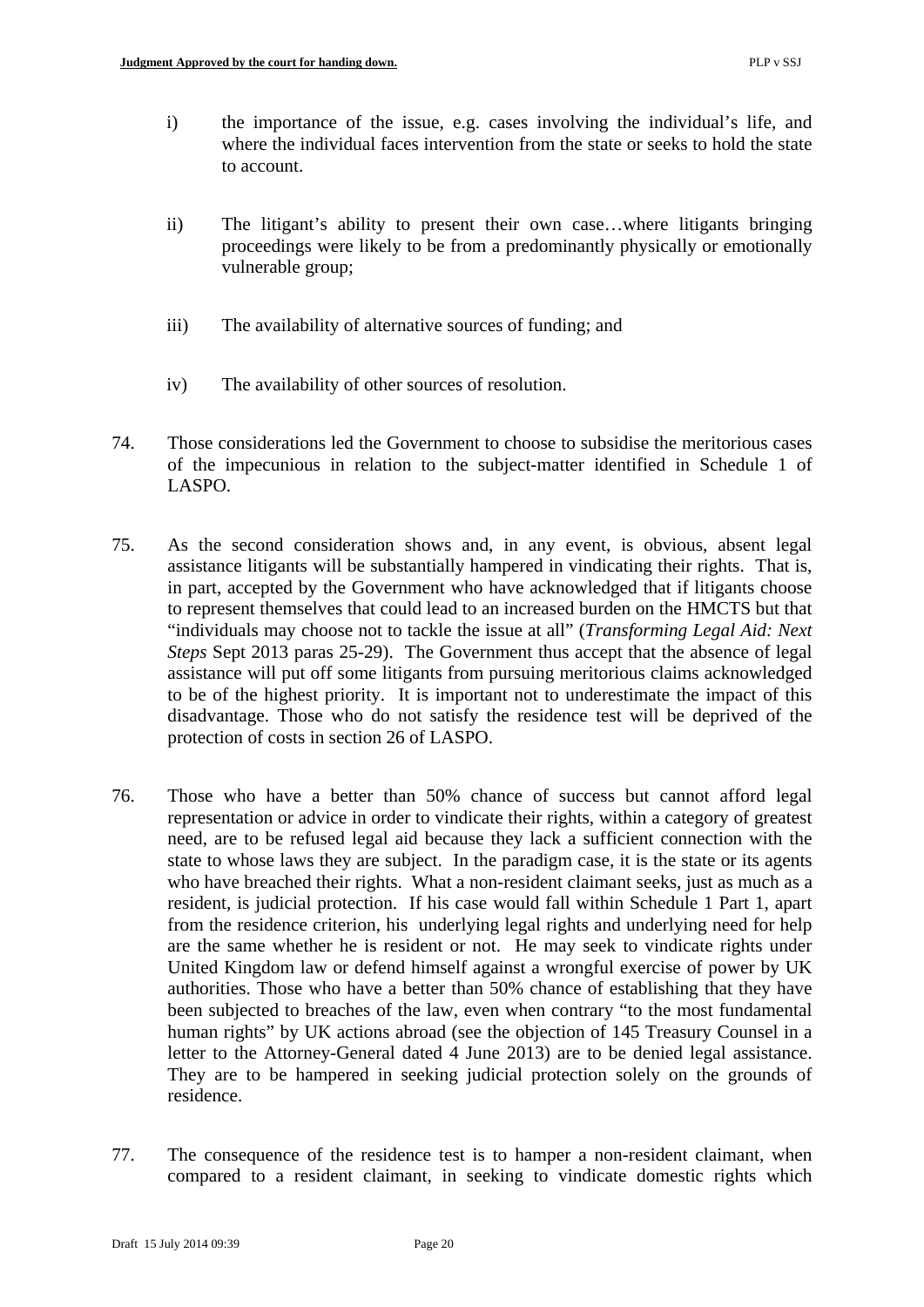domestic public authorities are under a domestic legal obligation to secure. The rationale behind the inclusion of cases within the priority areas was, in many cases, the need to hold the state to account, check the exercise of executive power and to ensure that power is exercised responsibly (see, e.g., the Government's initial proposal for reform). That need for legal assistance is no less in the case of a nonresident and arguably, in a foreign land speaking a foreign language, all the greater. Lord Bingham (in *A*) cited Lord Scarman (in *ex parte Khawaja* ([1984] AC 74, 111- 2):

"every person within the jurisdiction enjoys the equal protection of our laws. There is no distinction between British nationals and others. He who is subject to English law is entitled to its protection."

- 78. In such a context, when what is at stake is the protection which domestic law affords to all who fall within its jurisdiction, it seems to me that the provision of legal assistance is far from analogous to the distribution of welfare benefits. Moreover, it is difficult to see how the rationale that legal assistance should be confined to those with a closer connection than non-residents, can possibly be applied to those who are subject to the laws of a state and seek no more than its protection. On what basis is a greater tie or greater integration sought when the claimant merely wishes to avoid a discriminatory handicap?
- 79. The answer, so the Lord Chancellor says, is that there may be greater savings. PLP points to substantial evidence that the extent of the savings is unknown, cannot be assessed and may be illusory. Indeed, satellite litigation in which claimants seek to contend for their entitlement to assistance under section 10 (see, e.g., the comprehensive judgment as to the policy under section 10 in *Gudanaviciene v Director of Legal Aid Casework and Others* [2014] All ER (D) 123) may prove far more expensive, in the long run, than letting represented litigants get on with the substantive case. That seems to me to miss the essential point. It is for the Lord Chancellor to make a prediction as to how to husband scarce resources.
- 80. But there is a logically prior question. It is whether discrimination in the provision of legal services may be justified simply on the ground of the need to save money. It could be so justified if the context was the distribution of welfare benefits. But, as I have sought to demonstrate, the instant cases are not within that category.
- 81. The context is the vindication of legal rights and the mere fact that the Government could, in non-s.10 cases, refuse all legal assistance to anyone, irrespective of residence, is no answer to the allegation of discrimination on the grounds of residence.
- 82. The mere saving of cost cannot justify discrimination. In the part-time judges' pension case *MOJ v O'Brien* [2013] UKSC 6, [2013] 1 WLR 522 the Supreme Court said: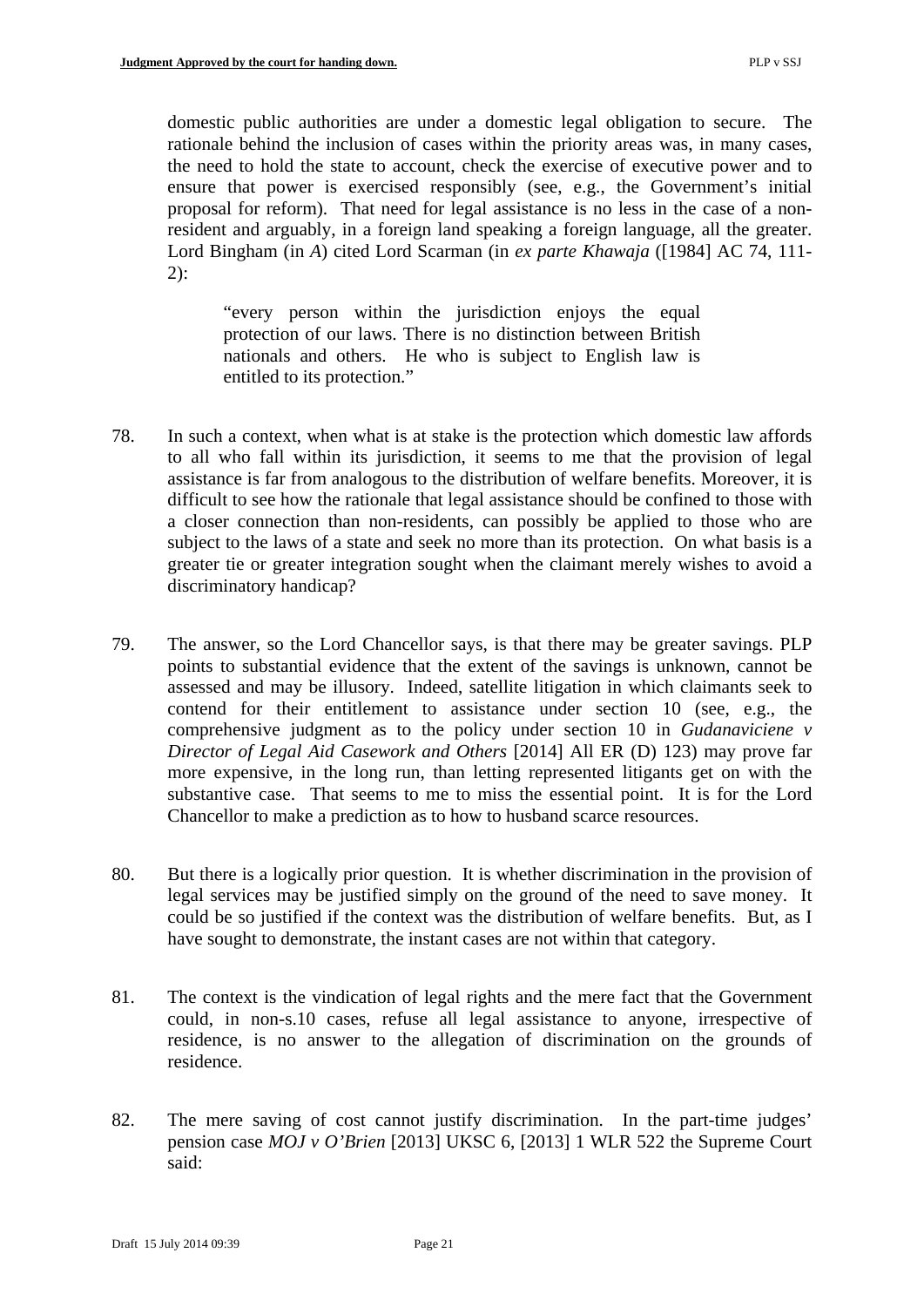"Hence the European cases clearly establish that a member state may decide for itself how much it will spend upon its benefits system, or presumably upon its justice system, or indeed upon any area of social policy. *But within that system*, the choices it makes must be consistent with the principles of equal treatment and non-discrimination. A discriminatory rule or practice can only be justified by reference to a legitimate aim other than the simple saving of cost. No doubt it was because the Court of Justice foresaw that the ministry would seek to rely upon considerations of cost when the case returned to the national courts that it took care to reiterate that budgetary considerations cannot justify discrimination" (at paragraph 69).

- 83. The vital distinction in this case, recognised by the Supreme Court, lies between the making of a choice by the State as to whether to provide legal assistance in some cases, and discrimination between those eligible once a choice to provide legal assistance in those cases has been made. Within the system provided in Schedule 1 of LASPO, the United Kingdom is not permitted to discriminate against non-residents on the grounds that to do so might save costs.
- 84. The other justification advanced is public confidence in the legal aid system. The Lord Chancellor had previously justified the restrictions on legal assistance by reference to commanding public confidence and ensuring credibility by targeting those people and cases where "funding is most needed" (*Transforming Legal Aid: Next Steps* (e.g., paragraphs 1.5, 6.3 and 20.9, 5 September 2013). It is not clear to me how the need to engender public confidence could form part of the justification for discrimination. Feelings of hostility to the alien or foreigner are common, particularly in relation to the distribution of welfare benefits. But they surely form no part of any justification for discrimination amongst those who, apart from the fact that they are 'foreign', would be entitled to legal assistance. Certainly it is not possible to justify such discrimination in an area where all are equally subject to the law, resident or not, and equally entitled to its protection, resident or not. In my judgement, a residence test cannot be justified in relation to the enforcement of domestic law or the protection afforded by domestic law, which is applicable to all equally, provided they are within its jurisdiction. In the context of a discriminatory provision relating to legal assistance, invoking public confidence amounts to little more than reliance on public prejudice.
- on the grounds of non-residence, what is described as "legal aid" in a paternity suit. These included the filing costs, the costs of a guardian to represent the child, and the 85. I reach that conclusion without any reliance on the decision of the Second Section of the ECrtHR in *Yula v Belgium* (No. 45413/07 10 March 2009). Mr Eadie warned that this case was an unreliable foundation for PLP's case. The claimant had been refused, costs of a blood test. In a judgment which is not replete with reasoning, the court pointed to serious questions of family law to be resolved which would have a "definitive effect" on the claimant and others. It looked for "particularly compelling reasons" to justify a difference of treatment and referred to *Niedzwiecki v Germany*  (2006) 42 EHRR 33. *Niedzwiecki* concerned a refusal of child benefit to aliens who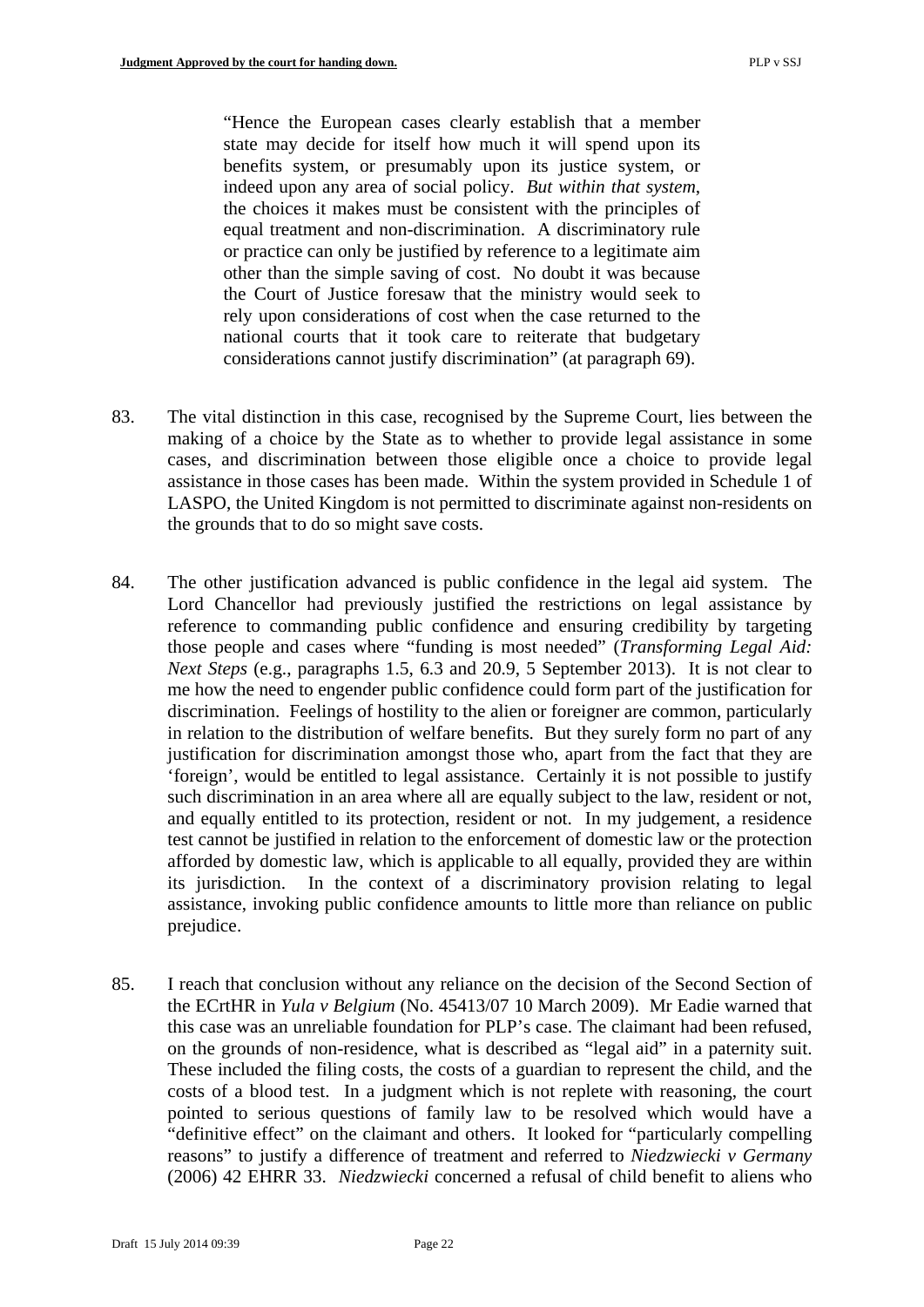were unlikely to stay permanently in Germany. It seems to me unnecessary to consider how far these two cases can stand with *Stec*. PLP in the instant case has no need to rely on them in circumstances where the UK has chosen to provide legal assistance in certain cases of high priority need but to withhold it even in those cases, on the grounds of non-residence.

- 86. Nor does there seem any need to be precise as to how stringent the court should be in its scrutiny of the justification. Whether the test requires "some rational justification" or is a more stringent test, the possibility of saving expense is not an aim which can be legitimately relied upon to justify discrimination.
- 87. Nor has it proved necessary to consider the proposed application form to apply for exceptional funding under section 10. Mr Eadie QC, on behalf of the Lord Chancellor, accepted that it was far too complicated and needs simplification and revision if it was going to be of any assistance to residents, let alone a "foreigner".
- 88. It does not seem to me necessary to choose between the many different ways in which PLP seeks to advance the same argument, whether it is equal treatment under the common law, or a breach of Art. 14, read with Art 6. I conclude that residence is not a lawful ground for discriminating between those who would otherwise be eligible for legal assistance by virtue of Schedule 1 LASPO.

# **Mr Justice Collins:**

89. I agree.

### **Mr Justice Jay:**

90. I also agree.

# **ANNEX**

| <b>Paragraph in Part</b>    | <b>Service</b>                               | <b>Excluded by</b>     |
|-----------------------------|----------------------------------------------|------------------------|
| 1 Schedule 1                |                                              | residence test, except |
|                             |                                              | $R =$ reprieved        |
|                             | Care, supervision and protection of children |                        |
| $\mathcal{D}_{\mathcal{L}}$ | Special educational needs                    |                        |
| 3                           | Abuse of child or vulnerable adult           | $R$ (child)            |
| 4                           | Working with children and vulnerable         |                        |
|                             | adults                                       |                        |
|                             | Mental health and mental capacity            | R(detention)           |
| 6                           | Community care                               | R (Children Act 1989)  |
|                             | Facilities for disabled persons              |                        |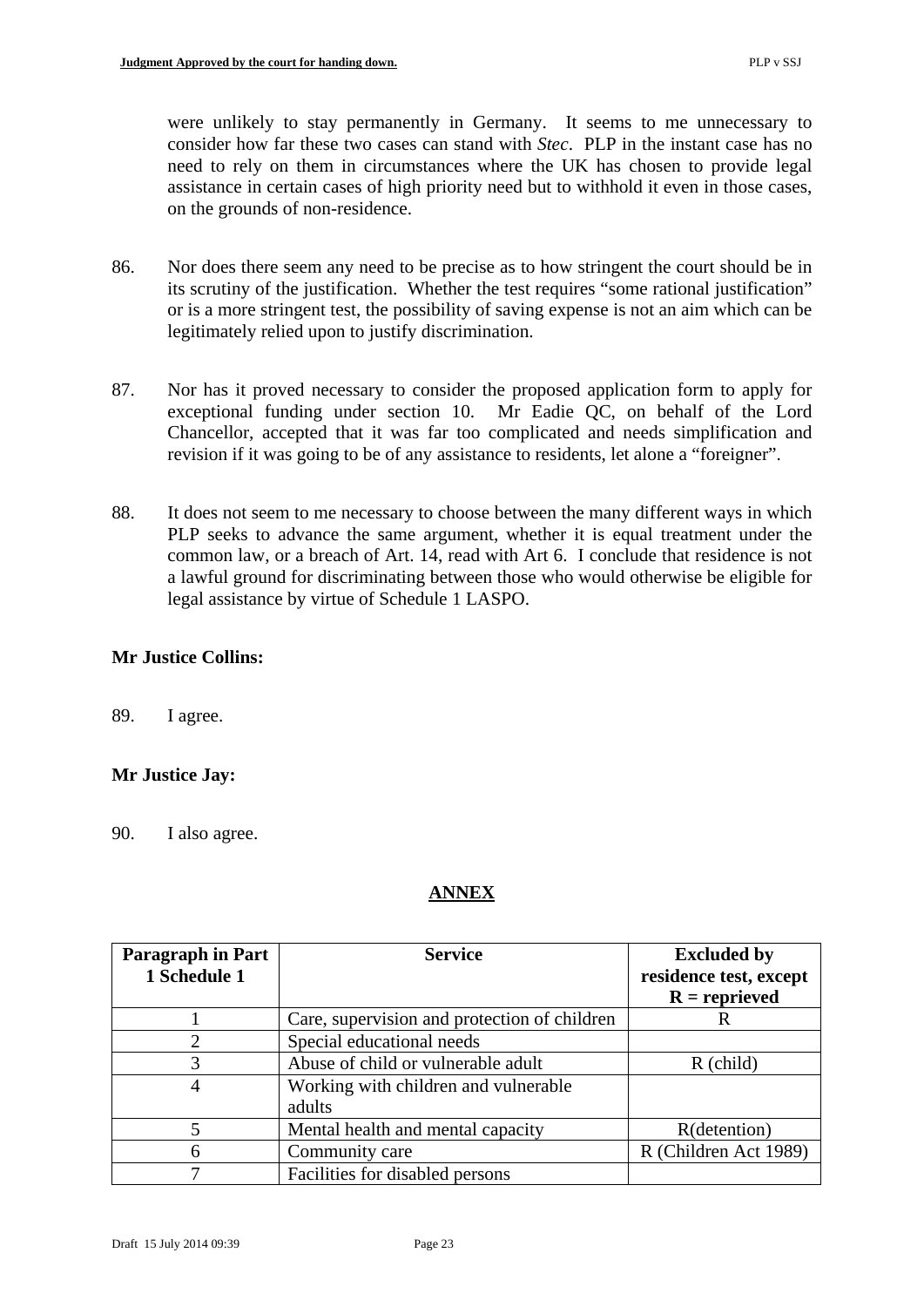| 8        | Appeals relating to welfare benefits              |                       |
|----------|---------------------------------------------------|-----------------------|
| 8A       | Appeals relating to council tax deduction         |                       |
|          | schemes                                           |                       |
| 9        | High Court inherent jurisdiction: children        | $R$ (child)           |
|          | and vulnerable adults                             |                       |
| 10       | Unlawful removal of children                      | $\mathbf R$           |
| 11       | Family homes and domestic violence                | $\mathbf R$           |
| 12       | Victims of domestic violence and family           | $\mathbf R$           |
|          | matters                                           |                       |
| 13       | Protection of children and family matters         | $\mathbf R$           |
| 14       | Mediation in family disputes                      | $\mathbf R$           |
| 15       | Children who are parties to family                | $\mathbf R$           |
|          | proceedings                                       |                       |
| 16       | Forced marriage                                   | $\mathbf R$           |
| 17       | EU and international agreements concerning        | $\mathbf R$           |
|          | children                                          |                       |
| 18       | EU and international agreements concerning        | $\mathbf R$           |
|          | maintenance                                       |                       |
| 19       | Judicial review                                   | R (detention/         |
|          |                                                   | certification/certain |
|          |                                                   | asylum claims)        |
| 20       | Habeas corpus                                     | R                     |
| 21       | Abuse of position or powers by public             |                       |
|          | authority                                         |                       |
| 22       | Breach of Convention rights by public             |                       |
|          | authority                                         |                       |
| 23       | Clinical negligence and severely disabled         | $\mathbf R$           |
|          | infants                                           |                       |
| 24       | <b>Special Immigration Appeals Commission</b>     | $\mathbf R$           |
| 25       | Immigration: detention                            | $\mathbf R$           |
| 26       | Immigration: temporary admission                  | $\mathbf R$           |
| 27       | Immigration: residence etc. restrictions          | $\overline{R}$        |
| 28       | Immigration: victims of domestic violence         | $\mathbf{R}$          |
|          | and ILR                                           |                       |
| 29       | Immigration: victims of domestic violence         | $\mathbb{R}$          |
|          | and residence cards                               |                       |
| 30<br>31 | Immigration: right to enter and remain            | $\mathbf R$           |
|          | Immigration: accommodation for asylum-<br>seekers |                       |
| 32       | Victims of trafficking in human beings            | $\mathbf R$           |
| 33       | Loss of home                                      |                       |
| 34       | Homelessness                                      |                       |
| 35       | Risk to health or safety in rented home           |                       |
| 36       | Anti-social behaviour                             |                       |
| 37       | Protection from harassment                        |                       |
| 38       | Gang-related violence                             |                       |
| 39       | Sexual offences                                   |                       |
| 40       | Proceeds of crime                                 |                       |
| 41       | Inquests                                          |                       |
|          |                                                   |                       |